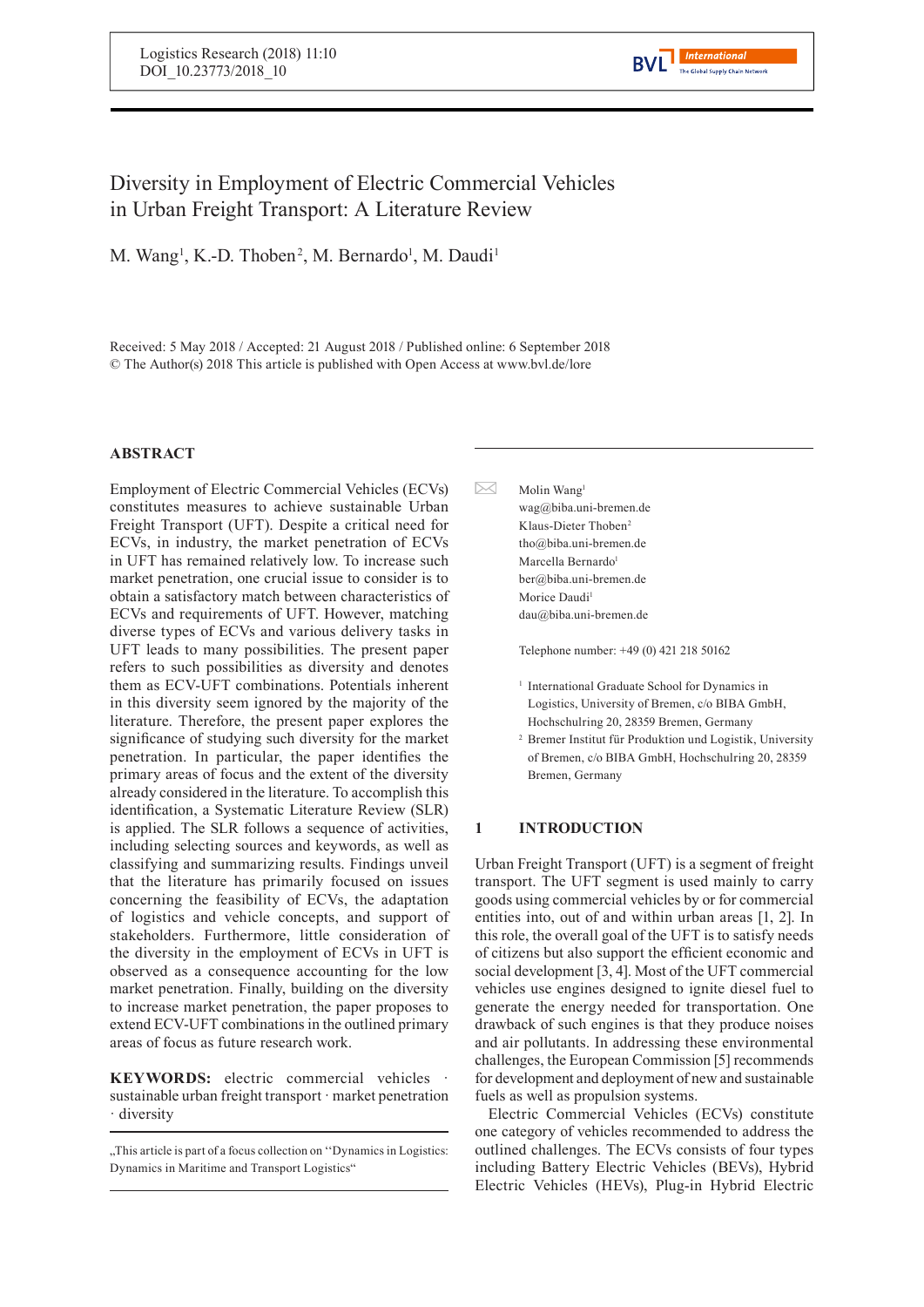Vehicles (PHEVs), and Fuel Cell Electric Vehicles (FCEVs) [6]. In their features, the ECVs are partially or entirely powered by electric energy. It contributes to decreasing noises, Greenhouse Gas (GHG) emissions, and amount of energy consumption. In regard to areas of commercial use, the ECVs appearsuitable in the UFT due to conducive environments. The UFT provides suitable conditions to employ the ECVs on account of the high use rates of fleet vehicles; route predictability, as well as; the low commercial and industrial electricity rates [7, 8]. Given these points, the environmental benefits resulting from ECVs and suitable prevailing conditions in UFT encourage stakeholders of the UFT to consider employing the ECVs.

Furthermore, some policies support the employment of ECVs in UFT. For example, the financial incentives, such as subsidies for the purchase price and setup of charging infrastructures and tax exemptions stimulate the possibility to purchase and employ ECVs in UFT [7]. Similarly, there are non-financial incentives offered to users of the ECVs in exclusion of other vehicles. The incentives such as preferential parking, initiating repair centers, permission to drive on high occupancy or bus lanes, and privileges to accessing to low emission zones in city centers, also facilitate the employment of ECVs in UFT [7, 9].

Nevertheless, despite the notable environmental benefits and supporting policies, yet the actual number of ECVs currently employed in UFT is relatively low. According to the report of ICCT [10], in Europe, the light electric commercial vehicles (gross vehicle weight <3.5*t*) including the BEVs, HEVs, and PHEVs, accounted for 0.7% of total sales of light commercial vehicles in 2016. In a related perspective, Navigant Research [11] forecast that the market share of diesel medium – and heavy – duty trucks (gross vehicle weight ≥3.5*t*) will remain the dominant in next decade. To this end, the outlined progresses imply that there is a low market penetration of ECVs, especially in the UFT. The low market penetration calls up for a need to address this problem.

There is much literature works contributing to addressing this challenge. For example, works in [7, 12, 13] have applied the survey and case study methods to explore and analyze factors related to cost, technology, infrastructures, sources of electricity, and incentives to increase an understanding of the problem. Other similar studies, which focus on reducing impacts resulting from aforementioned factors, have been carried out too. For instance, the literature [14–18] has proposed and formulated the Electric Vehicle Routing Problem (EVRP) to minimize impacts concerning the limited driving range and charging infrastructures. Equally, to improve the battery systems in the ECVs, the literature [19, 20] has addressed management of energy in batteries. Moreover, propositions on how to reduce impacts resulting from a need for fast charging [21]; retail infrastructure costs [22], and; spatial planning of public charging infrastructures [23] have been considered as well. On the whole, to increase the market penetration of ECVs in UFT, the existing works have studied the factors causing the low market penetration including the identification of factors and reducing the impacts of factors.

On top of the EVRP, battery systems, and charging infrastructures issues, the feasibility to employ the ECVs in UFT has been evaluated in different ways. It has been evaluated through modeling and simulation [24–26] as well as tested by trials [27, 28]. Similarly, the demonstrative projects such as the EU project FREVUE [29] and the national project MELODYS [30] also have conducted the related evaluation. In the overall, studies on the low market penetration are increasingly attracting attention and gradually making progress. In speeding up this progress, there is also a critical need to obtain a satisfactory match between product characteristics and consumer preferences [31]. In this paper, the product characteristics refer to the features of ECVs. Moreover, the consumer preferences refer to the requirements of delivery tasks in UFT.

However, the diverse types of ECVs and various delivery tasks in UFT complicate the identification of a satisfactory match. The diverse types of ECVs result from the differences concerning the configurations, propulsion systems, and energy storages[6].In the UFT, the various delivery tasks are in relation, for example, to the type of goods, the number of deliveries, and the length of a trip [32]. Thus, employing diverse types of ECVs to satisfy requirements of various delivery tasks in UFT presents many possibilities. This paper refers to such possibilities as diversity and denotes them as the *ECV-UFT combinations* (defined further in section 2).

The concept of diversity has been involved in urban passenger transport systems [33]. For instance, in consideration of diverse types of electric vehicles, the selection of suitable electric passenger cars [34, 35] or buses [36, 37] have been studied. Moreover, to understand the requirements of customers, the customer preferences for electric vehicles [31, 38] have been conducted as well. Apart from aforementioned studies in the urban passenger transport systems, little attention is paid to the rich diversity, which arises as a result of employing ECVs in UFT. This reason, in particular, drives a motivation of the present paper. The overall goal is to explore the significance of studying the diversity in the employment of ECVs in UFT for providing a broader contribution that seems ignored by the majority of the existing literature. In achieving this goal, the paper answers the following research questions:

- a) What is the primary focus of the literature addressing employment of ECVs in UFT?
- b) To what extent has the diversity been considered in the literature?
- c) What are future research agenda to address?

The study on the primary focus and the extent of the diversity provides practitioners a novel viewpoint to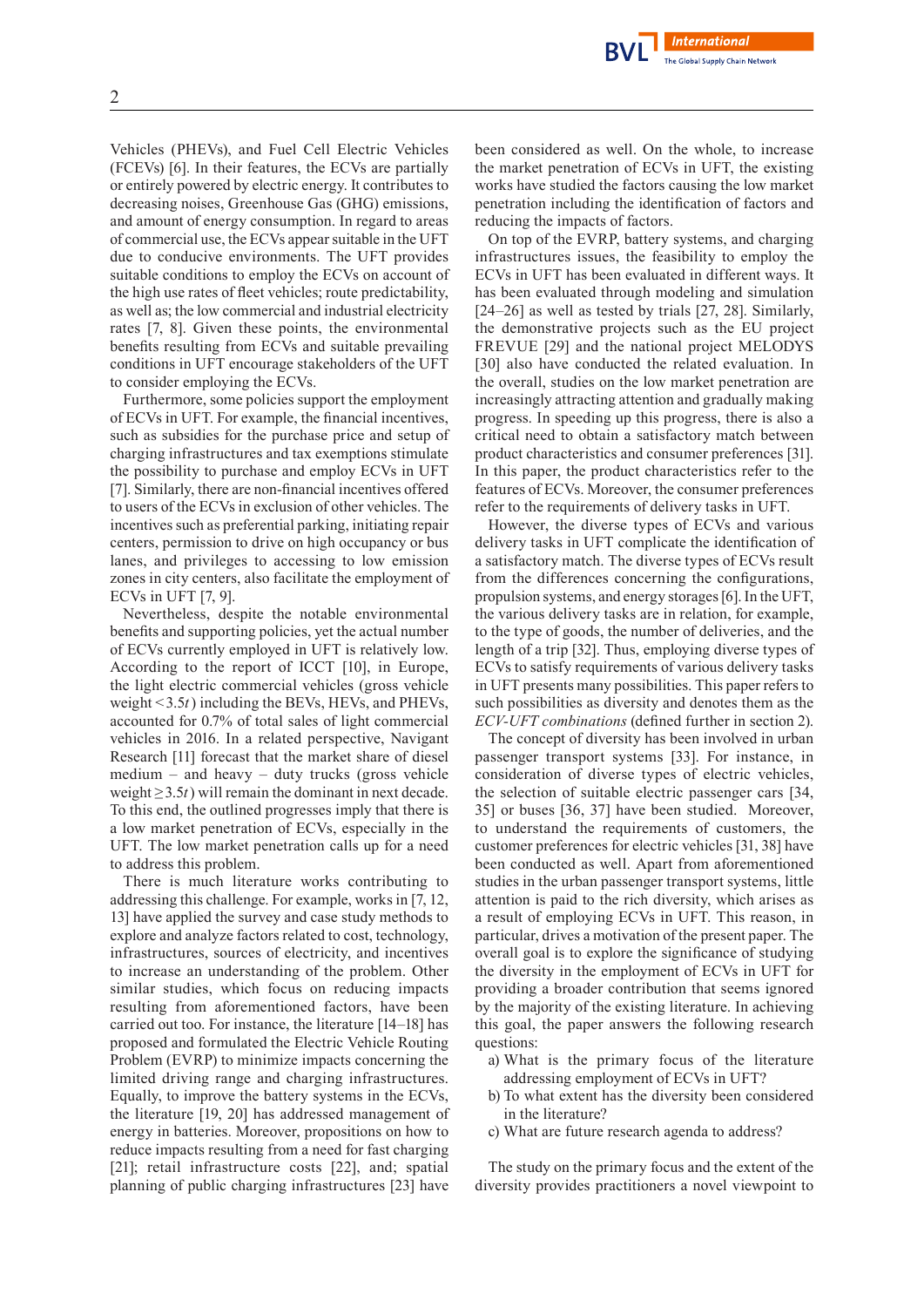outline the state of the art concerning the employment of ECVs in UFT. Besides, the extent of the diversity explores the significance of the diversity for obtaining the satisfactorymatch to increase themarket penetration of ECVs in UFT. Resulting from answers of the first two research questions, the paper suggests future research areas to facilitate the market penetration.

The remainder of this paper is organized as follows. First of all, the definition and characteristics of UFT, ECVs, as well as the diversity in the employment of ECVs in UFT are introduced in section 2. After that, the methodology of conducting the SLR is illustrated in section 3. Our results are then recapped in section 4. Discussion of these results and the possible future research are presented in section 5. Finally, section 6 concludes this paper.

## **2 CHARACTERIZING DIVERSITY IN EMPLOYMENT OF ECVs IN UFT**

This section introduces three concepts that concern the employment of ECVs in UFT. Sections 2.1 and 2.2 focus on introducing the definitions and features of UFT and ECVs. By drawing from introduced features, section 2.3 proposes a concept of diversity in the employment of ECVs in UFT.

#### **2.1 Urban Freight Transport**

Urban freight transport is a segment of road freight transport. It comprises commercial vehicles, as means to deliver goods in UFT. On the basis of the Gross Vehicle Weight (GVW), commercial vehicles are classified into light-duty commercial vehicles; medium-duty commercial vehicles, and; heavy-duty commercial vehicles [39, 40]. Besides the commercial vehicles, the UFT comprises many stakeholders. In a viewpoint of supply chain perspective, the UFT stakeholders range from shippers, freight carriers, to receivers [2, 41, 42]. Usually, the task of shippers is to supply goods. Typical examples of shippers are manufacturers, wholesalers, and retailers. Succeeding suppliers are freight carriers. Freight carriers perform the next task, which is to transport the goods. Some freight carriers are shippers because they transport their goods using their commercial vehicle fleets. Also, some freight carriers deliver goods by cooperating with Third-Party Logistics (3PL) providers. After that, receivers unload goods transported by the freight carriers. In urban areas, the primary receivers are the commercial receivers, such as shops, retail outlets, hotels, and restaurants, as well as the private households. Although suppliers, freight carriers, and receivers are primary stakeholders, other stakeholders are such as the national/regional governments, urban motorway operators, city residents, and visitors [41, 43–45]. Authors add that stakeholders of UFT emerge upon considering the perspectives of public authorities, resource supply, and participants

The receivers and their requirements, such as the type of goods and the number of deliveries, determine the delivery tasks of freight carriers in UFT. In terms of differences underlying the delivery tasks, the UFT may be classified into five markets, which are: retail, express/post, Ho(tel)Re(staurant)Ca(tering), construction, and waste collection (Table 1) [2, 43, 46].

**International Global Supply Chain Network** 

**Retail market:** The retail market contains retail chains, independent retail and e-commerce [2]. The retail chains distribute goods to their stores by operating their medium- or heavy-duty commercial vehicles to increase delivery efficiency. The independent retailers, on the other hand, are commonly small or medium stores, to whom, diverse suppliers supply goods at a rate of three to ten times a week. Another emerging retail market is the e-commerce. The e-commerce is typically focused on home delivery [44] to transport goods purchased online to recipients (homes, offices, or pickup points) by using couriers and parcel services [47]. These services apply commonly light-duty commercial vehicles to and within residential areas with the conduct of many stops on their routes [42].

**Express/Post:** The express/post market is constituted by the letter post-market as well as the courier, parcel, and express market. The national postal operators mainly conduct the letter post market in hub-and-spoke networks. The courier, parcel, and express market, similar to the home delivery in e-commerce, deliver heterogeneous goods to diverse receivers with many stops.

**HoReCa:** The HoReCa market comprises HoReCa chains and independent HoReCa. The typical characteristic of this market is just-in-time supplies, requested in small quantities and fresh. Such characteristic leads to frequent deliveries. Nevertheless, this frequent delivery is specific to the independent HoReCa market, since the HoReCa chains (such as large hotel and restaurant chains) intend to achieve economies of scale through centralized procurement as well as more consolidated and less frequent deliveries  $|2|$ .

**Construction:** The construction market is a fragmented industry, which delivers a wide range of building material to building sites for infrastructural projects and residential constructions. These construction activities are project-based. However, the fragmented industry and the project-based construction activities may results in commercial vehicles running either empty or part-loads as well as consuming long waiting time to gain access to construction sites [2].

**Waste Collection:** The waste collection market in urban areas is mainly responsible for collecting municipal waste, manufacturing/industrial waste, hazardous waste, and construction waste. These wastes include a wide variety of materials, such as paper, food, glass, plastic, metal, medicaments, colors, batteries, and building material [46]. The delivery tasks in this market depend on the diverse types of waste. For instance, the collection of household waste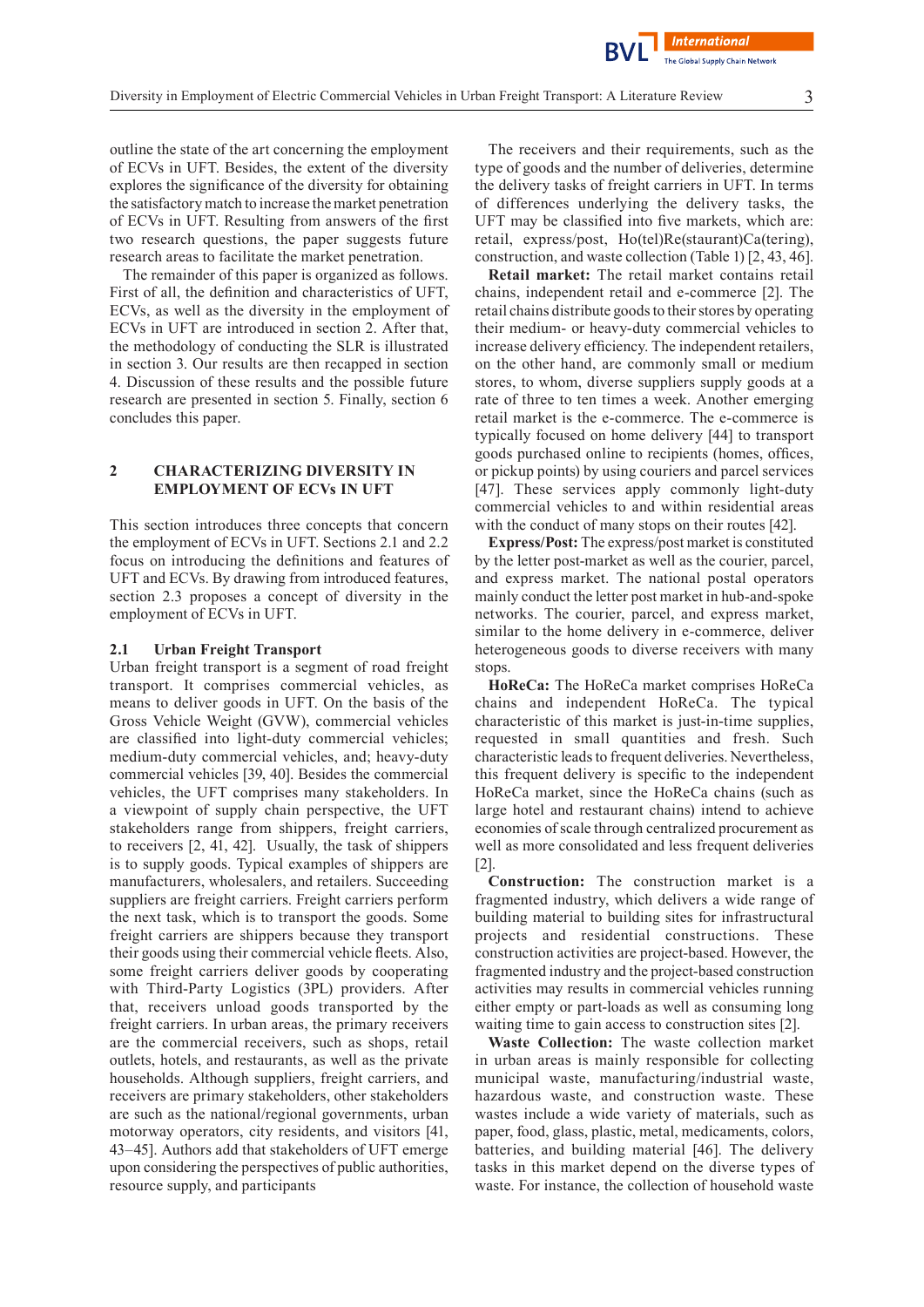

| <b>UFT Markets</b>  | <b>Short Description</b>                                                                                                            | <b>Characteristics</b>                                                                                                                                                                                                    |
|---------------------|-------------------------------------------------------------------------------------------------------------------------------------|---------------------------------------------------------------------------------------------------------------------------------------------------------------------------------------------------------------------------|
| Retail              | Delivery of finished products<br>mainly to shops and retail outlets                                                                 | Using own account medium/heavy-duty commercial<br>vehicles (retail chains);<br>Frequent deliveries and diverse suppliers<br>(independent retail);<br>Using light-duty commercial vehicles with many<br>stops (e-commerce) |
| Express/post        | Transport of letters, parcels, and<br>providing express services for<br>households and companies                                    | National postal operators and using hub-and-spoke<br>networks (letter post);<br>The high number of receivers per delivery tour with<br>heterogeneous loads (courier, parcels, express)                                    |
| HoReCa              | Carry of food and beverage to<br>hotels, bars, restaurants, canteens<br>and event catering                                          | Just-in-time supplies;<br>Centralized procurement and less frequent deliveries<br>(HoReCa chains);<br>Frequent deliveries (independent HoReCa)                                                                            |
| Construction        | Delivery of a wide range of<br>building material to building sites<br>for infrastructural projects and<br>residential constructions | A wide range of building material;<br>Fragmented industry;<br>Project-based construction activity                                                                                                                         |
| Waste<br>collection | Collection of municipal waste,<br>industrial waste, hazardous waste,<br>and construction waste to waste<br>disposal facilities      | A wide variety of material;<br>Many stops (household waste);<br>Frequent collection (industrial waste)                                                                                                                    |

*Table 1: Characterization of the UFT markets (adapted from [2, 42])*

is conducted weekly or every two weeks with many intermediate stops, whereas the collection of industrial waste is carried out daily and with less intermediate stops than the household waste collection [46].

In essence, the UFT appears a complicated system that involves a range of diversity in stakeholders, delivery tasks, and categories of vehicles. Among the diversity, in this paper, the various delivery tasks correspond to the previously outlined UFT markets, which are five in total. In the context of studying the employment of ECVs in UFT, this paper involves the diversity resulting from the five UFT markets.

#### **2.2 Electric Commercial Vehicles**

The categorization of ECVs can rely on differences regarding the configurations, propulsion systems, and energy sources. On account of these differences, the ECVs can be categorized into BEVs, FCEVs, HEVs, and PHEVs (Table 2). The BEVs are powered entirely by electric energy stored in batteries. Electric motors convert the stored electric energy into mechanical energy to propel the vehicle wheels. The onboard batteries are recharged by plugging into an electric power source [48]. The FCEVs are fueled with pure hydrogen gas stored directly on the vehicle [49]. This

fuel cell produces electric energy using the hydrogen to drive the vehicles. Unlike the BEVs and the FCEVs, which are powered by one propulsion devices (electric motors), the HEVs and the PHEVs can be powered by two propulsion devices, namely the InternalCombustion Engine (ICE) and electric motors. The primary difference between HEVs and PHEVs is whether the onboard batteries can be recharged by external electric power sources. In the HEVs, the onboard batteries are commonly recharged by absorbing the power from the ICE and converting the regenerative braking energy. In the PHEVs, apart from the two modes of recharging batteries in the HEVs, the onboard batteries of PHEVs can be recharged by external electric power sources as well.

There are a few of strengths and limitations in these four types of ECVs. Without considering the raw material used to produce electricity and hydrogen from the life cycle's perspective, BEVs and FCEVs emit zero tailpipe emissions and are independent of fossil fuels. Nevertheless, since the HEVs and the PHEVs remain the ICE on board, their tailpipe emissions are higher than the BEVs and the FCEVs but lower than the conventional vehicles. Furthermore, because of the two propulsion devices, the HEVs and the PHEVs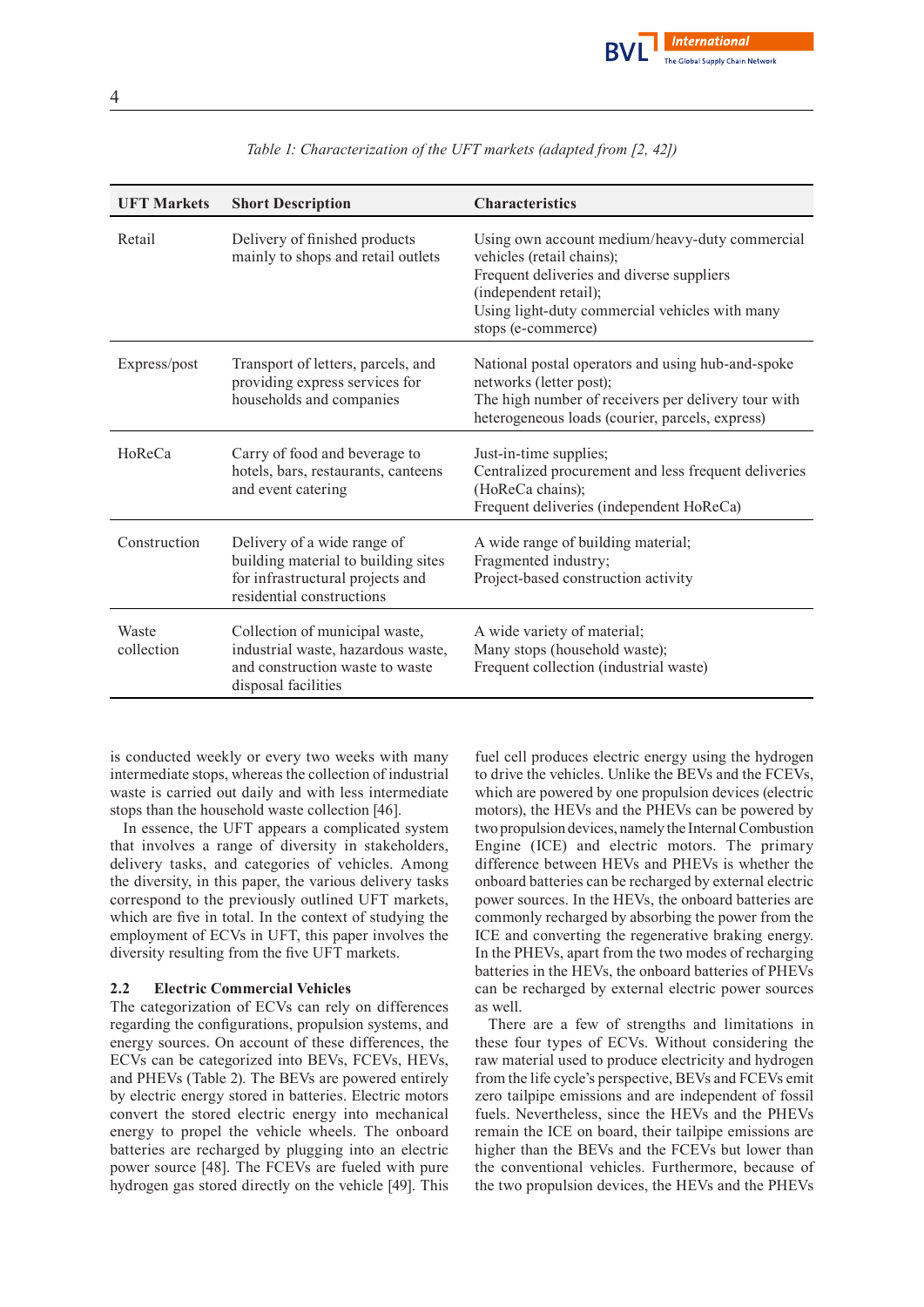| <b>Types</b> | <b>Characteristics</b>                                                                                                                                                                                       | <b>Strengths</b>                                                                                            | Limitations                                                                                                                                                                         |
|--------------|--------------------------------------------------------------------------------------------------------------------------------------------------------------------------------------------------------------|-------------------------------------------------------------------------------------------------------------|-------------------------------------------------------------------------------------------------------------------------------------------------------------------------------------|
| <b>BEVs</b>  | Propulsion: electric motor drives;<br>Energy storage: battery,<br>supercapacitor;<br>Infrastructure: charging stations                                                                                       | Zero local emissions;<br>High energy efficiency;<br>Independent of fossil fuels;<br>Commercially available  | Relatively short range;<br>High initial cost;<br>Insufficient charging<br>infrastructures                                                                                           |
| <b>HEVs</b>  | Propulsion: electric motor drives<br>& internal combustion engines;<br>Energy storage: battery,<br>supercapacitor, fossil or<br>alternative fuels;<br>Infrastructure: gasoline stations                      | Low local emissions;<br>High fuel efficiency;<br>Long driving range;<br>Commercially available              | Dependent on fossil fuels;<br>Higher cost than ICE vehicles;<br>Control, optimization, and<br>management of multiple energy<br>sources                                              |
| <b>PHEVs</b> | Propulsion: electric motor drives,<br>internal combustion engines;<br>Energy storage: battery,<br>supercapacitor, fossil or<br>alternative fuels;<br>Infrastructure: gasoline stations,<br>charging stations | Low local emissions;<br>High fuel efficiency;<br>Long driving range;<br>Commercially available              | Dependent on fossil fuels;<br>Higher cost than ICE vehicles;<br>Control, optimization, and<br>management of multiple energy<br>sources;<br>Insufficient charging<br>infrastructures |
| <b>FCEVs</b> | Propulsion: electric motor drives;<br>Energy storage: hydrogen tank;<br>Infrastructure: hydrogen filling<br>stations                                                                                         | Zero local emissions;<br>High energy efficiency;<br>Independent of fossil fuels;<br>Satisfied driving range | High fuel cell cost;<br>Difficulty of storage and<br>transport of hydrogen;<br>Insufficient hydrogen filling<br>stations                                                            |

*Table 2: A summary of four types of ECVs and their characteristics (Source: [6])*

may overcome some limitations of both ICE vehicles and BEVs (improvement of fuel efficiency and driving range). However, the control, optimization, and management of multiple energy sources in HEVs and PHEVs are harder than the BEVs. Additionally, high costs of these four types and insufficient charging/ filling stations also hinder the employment of ECVs in UFT.

Obviously, there are respective strengths and limitations of each type of ECVs. To obtain a satisfactory match, it is crucial to consider the outlined characteristics of each type in the employment of ECVs in the UFT.

#### **2.3 Diversity in Employing ECVs in UFT**

The diverse types of ECVs and various UFT markets complicate the process of employing ECVs in UFT. The employment process entails choosing types of ECVs and identifying requirements for each market in UFT. Oliveria et al. [31] emphasize that, towards increasing the market share of a product, it is crucial to obtain a satisfactory match between product characteristics and consumer preferences. Concordant to a context of the present paper, increasing the number of ECVs employed in UFT requires satisfying the

match between characteristics of types of ECVs and requirements of markets in UFT.

There are some literary works, which have studied the match in the urban passenger transport systems. For instance, Zubaryeva et al. [34] and Mohamadabadi et al. [35] have addressed issues regarding suitable choice of electric passenger cars. Zubaryeva et al. [34] identified potential lead markets for electricdrive passenger cars (BEVs and PHEVs) in Europe. Mohamadabadi et al. [35] ranked fuel-based passenger vehicles including gasoline, diesel, gasoline-electric (HEVs), E85 ethanol, B100 biodiesel, and compressed natural gas. Furthermore, Tzeng et al. [37] and Vahdani et al. [36] have concentrated on investigating the proper choice of electric buses. Tzeng et al. [37] evaluated the alternative-fuel buses(diesel, hydrogen, electric, hybrid electric) for the urban areas in Taiwan. Vahdani et al. [36] proposed fuzzy multiple criteria decision-making methods to solve the problem of alternative-fuel buses selection. In addition to the selection of vehicles, some works studied the customer preferences for electric passenger cars [31, 38]. Oliveria et al. [31] surveyed with choice-based conjoint analysis and multi-criteria decision analysis to understand customer preferences concerning electric passenger cars in Portugal. Ziegler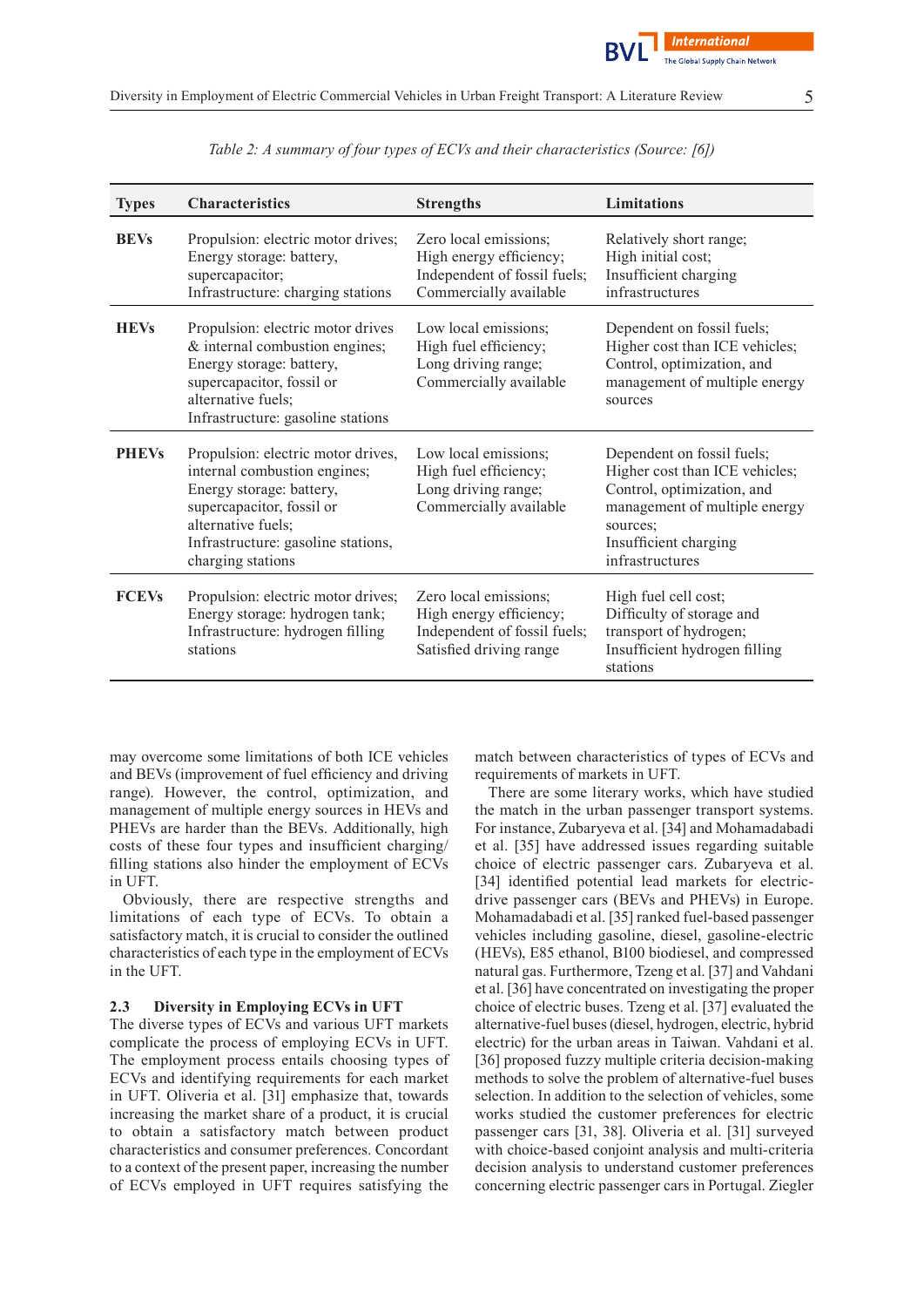[38] examined the German customer preferences for buying electric passenger cars. On the whole, the studies addressing issues related to the satisfactory match have been explored by selecting proper electric vehicles and understanding the customer preferences in the urban passenger transport systems.

Compared to the literature on the choice of vehicles and customer preferences in urban passenger transport systems, few studies have addressed the same topic in the UFT systems. Nevertheless, in recent years, attention on this topic has appeared to shift gradually towards the UFT systems. For example, Watróbski et al. [50] propose a multi-criteria analysis-based approach to select proper vehicle types of available BEVs for UFT. Lebeau et al. [8] explore the vehicle choice behavior of transport companies by applying conjoint-based choice analysis. It generally appears that, the choice of proper fuel types of electric vehicles and the identification of requirements for different customers are taken into account not only in urban passenger transport systems but also increasingly in UFT systems.

Nevertheless, to increase the market penetration of ECVs in UFT, the satisfactory match between characteristics of ECVs and requirements of markets in UFT appears missing in existing works. This lack results from the diversity which is overlooked in the employment of ECVs in UFT markets. As shown in Fig. 1, the freight carriers of the five UFT market have their respective preferences and requirements. However, the studies on the choice of ECVs in terms of their characteristics and the identification of transport companies' preferences have only completed a part of the task concerning the satisfactory match. The selection of a satisfactory match from the possibilities, which result from the match between diverse types of ECVs  $(x_1, x_2, x_3, x_4)$  and various UFT markets  $(y_1, y_2, x_3, x_4)$  $y_3, y_4$ ), seems ignored. These possibilities present the diversity in the employment of ECVs in UFT systems.



**UFT** markets

#### *Fig. 1: Example of the match between four types of ECVs and five markets in UFT*

To this end, the primary focus of this paper is to consider such diversity in employing ECVs in UFT. The paper denotes this diversity in employing ECVs in UFT as the *ECV-UFT combinations*. The definition of such combinations proceeds as follows. Firstly, the set V is defined to hold the four types of ECVs:

#### $V = {BEVs, HEVs, PHEVs, FCEVs}$  (1)

**Internationa**l e Global Supply Chain Network

The number of subsets in the set V is  $16(2^4)$  including the empty set and V itself. These subsets of set V are shown as follows: ∅, {BEVs}, {HEVs}, {PHEVs}, {FCEVs}, {BEVs, HEVs}, {BEVs, PHEVs}, {BEVs, FCEVs}, {HEVs, PHEVs}, {HEVs, FCEVs}, {PHEVs, FCEVs}, {BEVs, HEVs, PHEVs}, {BEVs, HEVs, FCEVs}, {BEVs, PHEVs, FCEVs}, {HEVs, PHEVs, FCEVs}, {BEVs, HEVs, PHEVs, FCEVs}.

Secondly, the set M is defined to hold the five markets in UFT:

$$
M = {Retail, Express / Post,HoReCa, Construction, Waste}
$$
 (2)

The number of subsets of M is  $32(2^5)$ . The formation of subsets in set M is same as the set V. In this paper, the empty subsets of V and M indicate the unspecified types of ECVs and unspecified markets in UFT, respectively. The set of the ECV-UFT combinations is given by the Cartesian product of the sets V and M as indicated in Eq. 3:

$$
C_{\text{ECV-UFF}} = V \times M = \{(v, m) \mid v \in V, m \in M\}
$$
 (3)

Accordingly, the number of subsets in the set  $C_{\text{ECV-UFF}}$ , namely the total number of ECV-UFT combinations, is 512. This result is calculated by the product of the subsets' numbers of V and M  $(2^4 \tcdot 2^5)$ . On the basis of the many subsets in  $C_{ECV-UFF}$ , Table 3 shows a group of subsets in the set  $C_{ECV-UFF}$  as an example to explain the formation of the ECV-UFT combinations.

*Table 3: Examples of the subsets in CECV-UFT*

| Subsets in $C_{ECV-UFT}$         | Subsets in $C_{ECV-UFT}$                 |
|----------------------------------|------------------------------------------|
| BEVs - Unspecified               | (BEVs, HEVs) - Unspecified               |
| BEVs - Retail                    | (BEVs, HEVs) - Retail                    |
| BEVs - Express/post              | (BEVs, HEVs) - Express/<br>post          |
| BEVs - (Retail,<br>Express/post) | (BEVs, HEVs) - (Retail,<br>Express/post) |
| HEV <sub>s</sub> - Unspecified   | Unspecified - Unspecified                |
| HEVs - Retail                    | Unspecified - Retail                     |
| HEVs - Express/post              | Unspecified - Express/post               |
| HEVs - (Retail,<br>Express/post) | Unspecified - (Retail,<br>Express/post)  |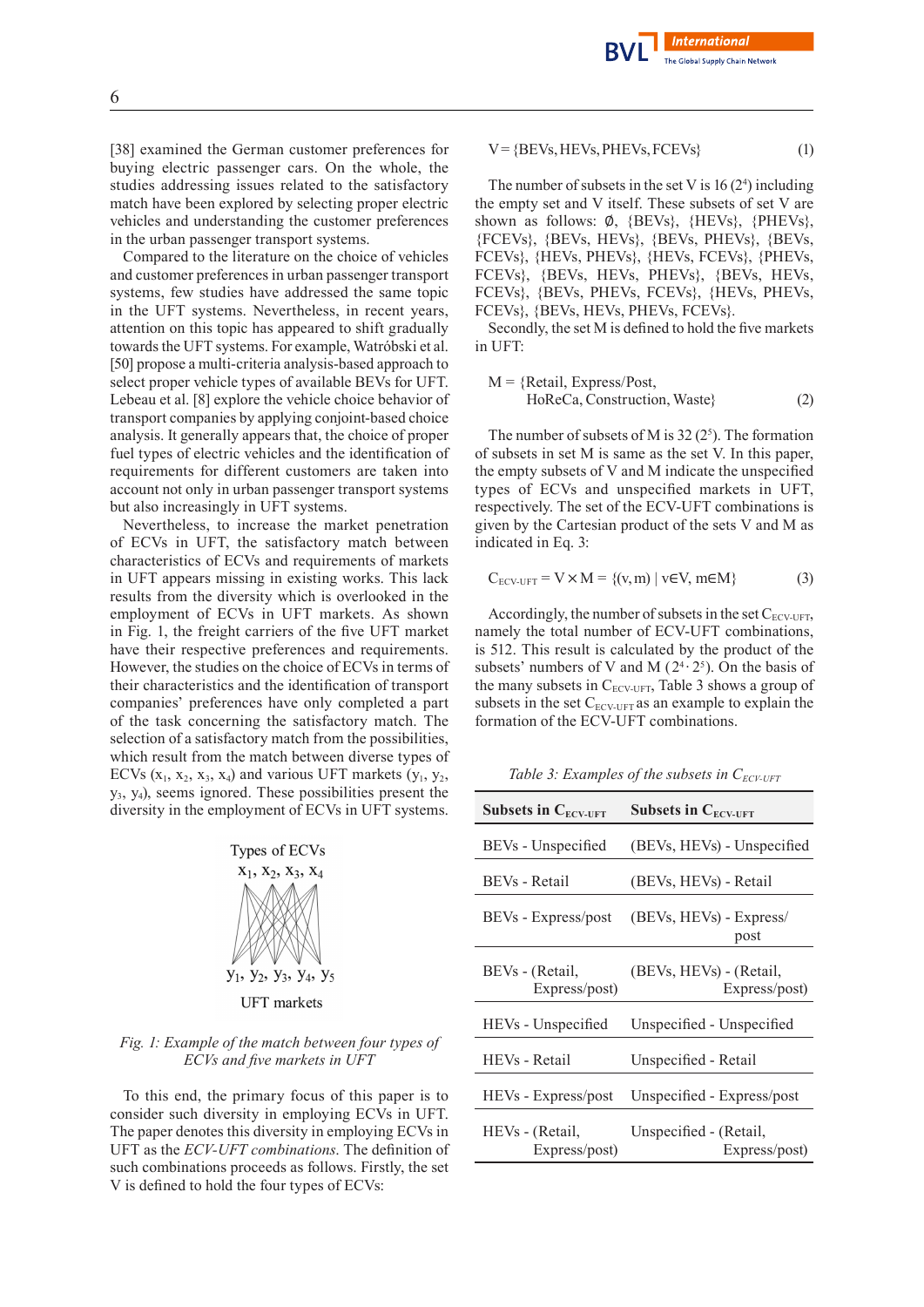

*Table 4: Keywords used in search queries*

| <b>First query</b>                                               | <b>Second query</b>                                              |
|------------------------------------------------------------------|------------------------------------------------------------------|
| TOPIC (electric OR hybrid OR "plug-in hybrid" OR<br>"fuel cell") | TOPIC (electric OR hybrid OR "plug-in hybrid" OR<br>"fuel cell") |
| AND TOPIC (vehicle OR van OR truck)                              | AND TOPIC (vehicle OR van OR truck)                              |
| AND TOPIC (urban OR city)                                        | AND TOPIC ("last mile")                                          |
| AND TOPIC (freight OR distribution OR logistics)                 |                                                                  |
|                                                                  |                                                                  |

This group of subsets refers to all possibilities in the combinations between two types of vehicles (BEVs and HEVs) and two UFT markets (retail and express/ post) including the empty set (unspecified). The total number of the subsets in this group is derived from the product of the subsets' numbers of two vehicle types and two UFT markets  $(2^2 \cdot 2^2 = 16)$ . The brackets in some subsets represent that the elements in the brackets are one subset. For instance, in the subset: (BEVs, HEVs) - Retail, the two vehicle types are considered as one subset in the set V and the retail market is the subset in the set M. This subset presents a situation that the two vehicle types can be simultaneously employed in the same UFT market. Following this example, the combinations between four types of ECVs and five UFT markets generate 512 possibilities in the set  $C_{ECV-UFT}$ . This number implies that assessment of satisfactory match for increasing the market penetration of ECVs also has to consider the diversity outlined in this section.

## **3 METHODOLOGY**

This paper applies a Systematic Literature Review (SLR) to accomplish its goal. The SLR is preferred because it provides a rigorous and systematic protocol to search and select scientific articles related to a particular topic as well as analyzing and synthesizing contributions of such articles to derive findings [51–53]. Conducting this rigorous protocol enable reviews to minimize the risk of bias and obtain transparent as well as reasonable conclusions [54]. This paper adapts the SLR methodology from Benetti et al. [51]. It comprises five steps, which are a statement of objective, selecting sources, selecting keywords and articles, classification and summarization of results.

**Statement of Objective:** The objective of carrying the SLR is to identify the primary focus of existing works and the extent of diversity (the number of ECV-UFT combinations) already considered in the literature. The role of this identification is to collect evidences for exploring the significance of studying the diversity in the employment of ECVs in UFT.

**Selecting Sources:** The literature is searched mainly in four academic databases, which are Web of Science, Scopus, IEEE Explore and Springer Link. These databases are preferred because they cover multidisciplinary journals, books, and conference proceedings. In addition, searching articles in these databases enables us to track and understand state of the art comprehensively in regard to the employment of ECVs in UFT.

**SelectingKeywords andArticles:**Thisstep specifies keywords to use in searching relevant literature from databases, as well as criteria for filtering articles. Thus, to search the literature on the employment of ECVs in UFT, the keywords*"electric"*, "*vehicle"*, "*urban"*, and "freight" (Table 4) are specified. In addition to these keywords, there are synonyms, such as *van* and *truck* (vehicle), *city* (urban), and *distribution*, *logistics* as well as *last mile* (freight). These synonyms are also used in querying the databases. Furthermore, the related terms, such as *hybrid*, *plug-in hybrid*, and *fuel cell* are also considered in the query. Each database is searched using two queries. The specified key terms are searched in titles, abstracts, and keywords of the literature.

After specifying the keywords, a search process is conducted to select articles. Four criteria including time span, language, repetitions, and pertinence are applied to filter the articles. Firstly, a time span to search for the latest literature is chosen. As far as the world has approximately increased their attention on ECVs in UFT since last decade, then this paper uses a time span that ranges from 2007 to 2018. Further criterion concerns articles published in the English language. To this effect, the two queries were conducted in the four databases to yield 2752 articles. Further filtration of the articles involves checking for redundancy (repetitions). Deleting redundant resulted in a total of 1957 articles. An additional task involves examining titles and abstracts of such articles to identify their pertinence. Since some articles focus on studying buses, bikes, tricycles, passenger cars, rail and sea transport, which are irrelevant to the ECVs and the UFT, such impertinent articles are excluded. In the end, a total of 60 articles are obtained.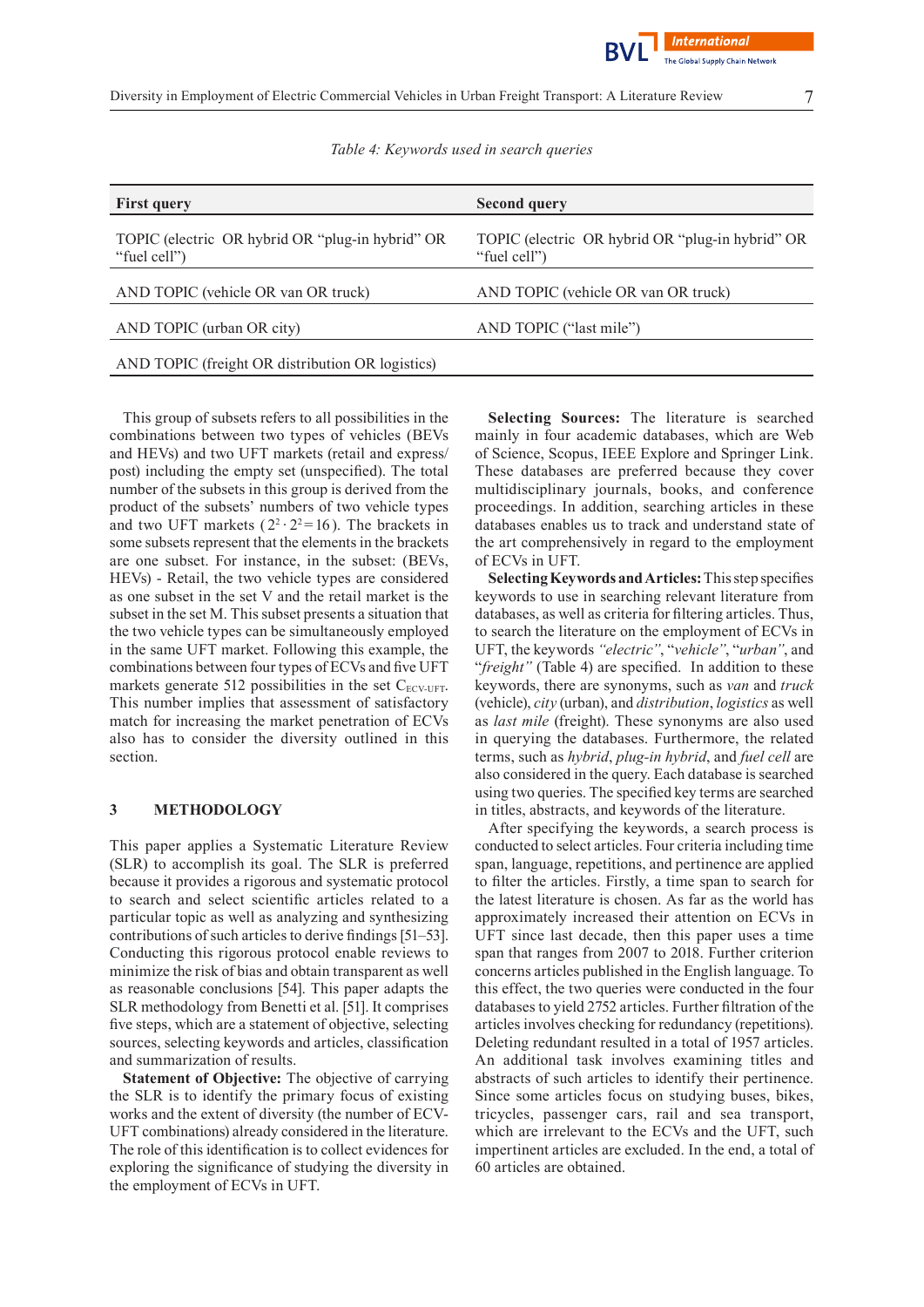

**Classification:** In this step, the 60 articles are classified for further analysis. This classification stands on the primary focus of the article. Accordingly, base criteria for this classification are the areas of focus, and the issue addressed in each article (as presented in Table 5).

**Summarizing Results:** Finally, the areas of focus, the number of ECV-UFT combinations considered in the literature, the publication years, countries of origin, and subject areas are illustrated as the results by using tables and diagrams. The goal of summarizing these results is to enable further analysis.

## **4 RESULTS**

This section presents results obtained after searching and filtering the literature. The analysis of results falls in the following categories: years of publication; country of origin; subject areas; thematic description, and; existing ECV-UFT combinations. Beginning with years of publication, Fig. 2 shows the number of articles published per year (from 2007 to March of 2018). The figure portrays that publications addressing issues related to ECVs in UFT had increased in a period between the years 2014 to 2017.

The second consideration entails analysis of results in a perspective of countries in which the publications originated (Fig. 3). As far as authors of articles may originate from different countries, this figure is plotted in terms of the affiliations of first authors. In a summarized form, a total of 47 published articles originated from Europe; eight articles originated from North America, three articles originated from Asia. South America and Africa had one article each.

Furthermore, Fig. 4 summarizes the subject areas of these articles as part of the results. These areas are determined by journal subjects in whom these articles are published. Notably, different categories of the same subject area, such as the transportation category



*Fig. 2: Number of articles in each year*



*Fig. 3: Number of publications per country of origin*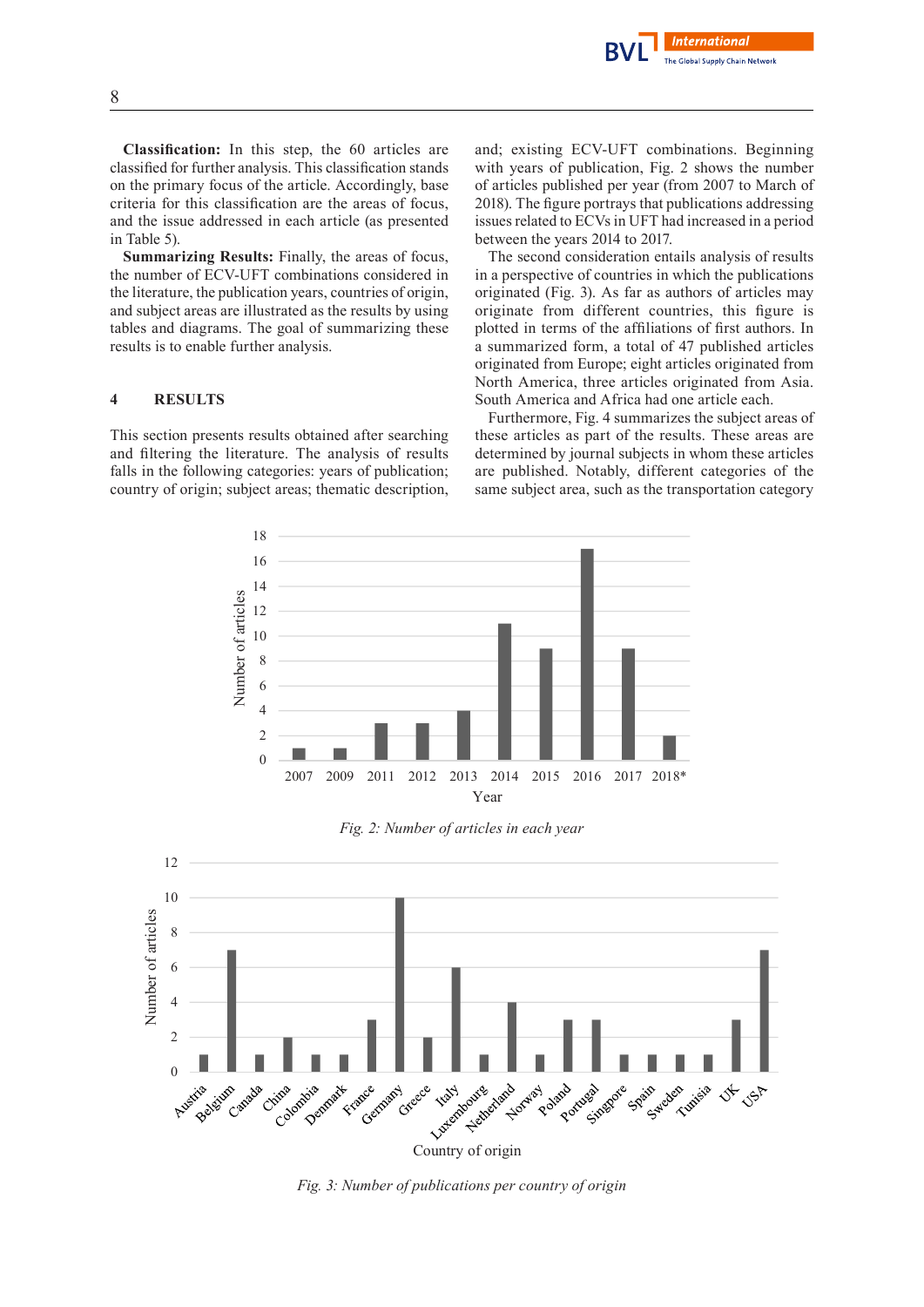

and the urban studies category in social science are considered as a one-subject area, namely social science. In addition, some journals involve more than one subject area. For example, the journal Transport Research Part D involves two subject areas: social science and environmental science. To this effect, all these subject areas, which are involved in the same journal, are also counted in Fig. 4.

The thematic description of reviewed articles involves three main aspects: area of focus, issues addressed, and approach or method used (Table 5). This description reveals that existing literature has focused mainly on four areas to address fifteen issues. The four areas are feasibility, adaptations of logistics concept, adaptations of vehicle concept, and support of stakeholders.



*Fig. 4: Percentage of subject areas in the articles selected by the SLR*

|                                  | <b>Area of Focus Issue Addressed</b>           | Approach/Method                                         | Literature                 |
|----------------------------------|------------------------------------------------|---------------------------------------------------------|----------------------------|
| Feasibility                      | Limitations and opportunities                  | Review, survey, case study,<br>the system of innovation | $[7, 9, 63 - 65, 55 - 62]$ |
|                                  | Competitiveness of employing ECVs<br>in UFT    | Simulation, case study                                  | $[25, 26, 74-82, 66-73]$   |
|                                  | <b>EVRP</b>                                    | Simulation                                              | $[14, 16, 83-89]$          |
|                                  | $UCCs + BEVs$                                  | Simulation, case study                                  | $[90 - 94]$                |
| Adapting<br>logistics<br>concept | <b>ICT</b>                                     | Machine learning                                        | [95, 96]                   |
|                                  | Charging-while-driving                         | Simulation                                              | [97]                       |
|                                  | Multi-city urban logistic model                | Simulation                                              | $[98]$                     |
|                                  | Sharing parking places                         | Simulation                                              | [99]                       |
|                                  | Day and night delivery                         | Simulation                                              | $[100]$                    |
|                                  | New architecture                               | Simulation                                              | [101, 102]                 |
| Adapting<br>vehicle<br>concept   | Improvement of the control system              | Simulation                                              | [103]                      |
|                                  | Size of onboard energy for HEVs                | Simulation                                              | [104]                      |
| Supporting<br>stakeholders       | Preferences of transport companies<br>for ECVs | Survey                                                  | [8, 105]                   |
|                                  | Business model                                 |                                                         | [106]                      |
|                                  | Proper choice of ECVs for UFT                  | Multi-criteria analysis                                 | [50]                       |

#### *Table 5: Thematic description of the articles*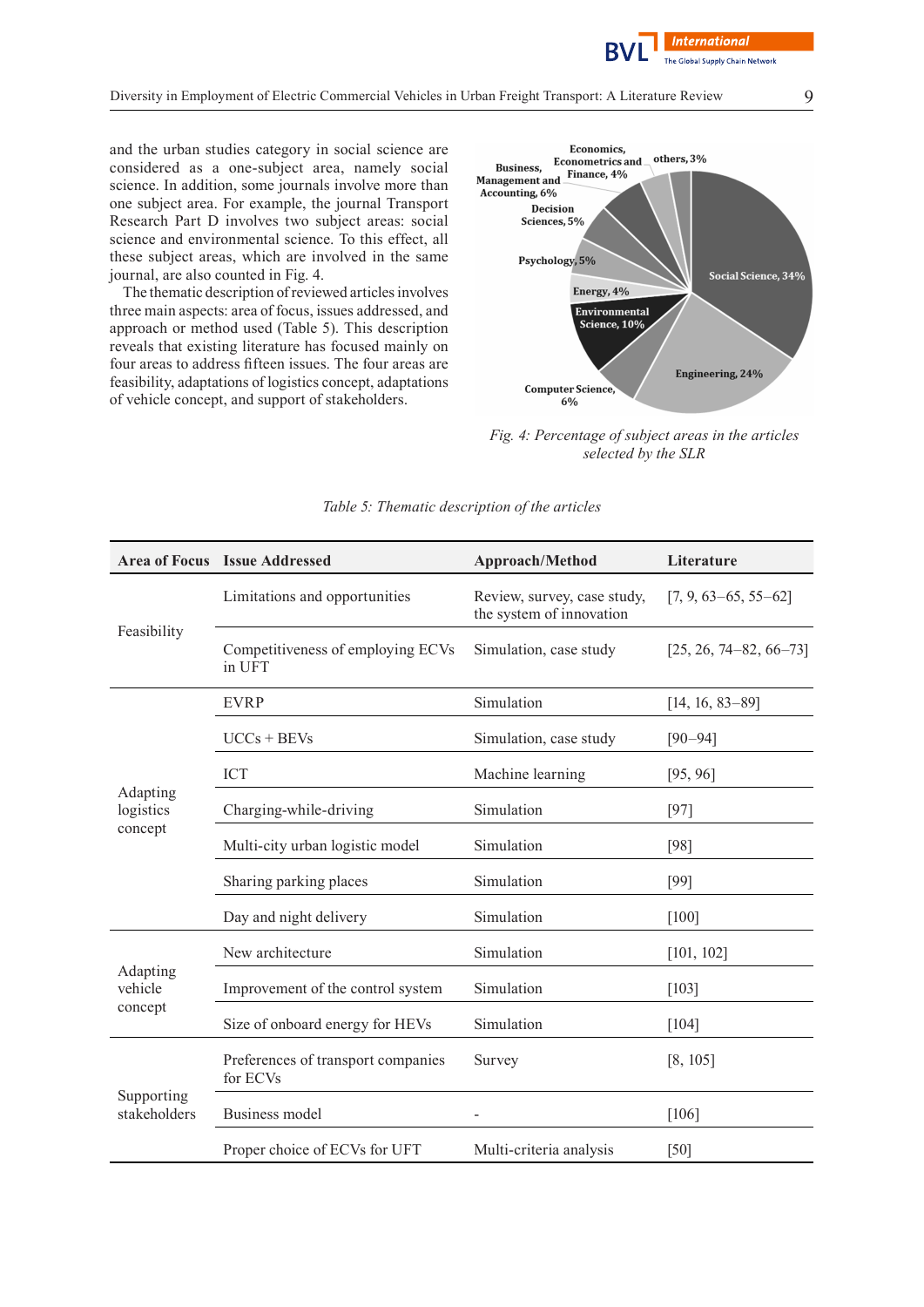

The first area focuses on studying the feasibility of employing ECVs in UFT. Limitations, opportunities, and competitiveness of this employment were mainly discussed. The second area focuses on the adaption of existing logistics concept. Several possible solutions were proposed by adapting the existing logistics concept to fit the characteristics of ECVs. Similarly, some other possible solutions adapted existing vehicle concepts to satisfy the requirements of UFT in the third area. Finally, to facilitate the employment of ECVs in UFT, the fourth area explored possible solutions for supporting stakeholders. According to the number of articles in each area, there are 32 articles (53%) studied the feasibility of ECVs, 20 articles (33%) adapted logistics concept, 4 articles (7%) adapted vehicle concepts, and the rest of 4 articles (7%) explored solutions for supporting stakeholders. Among these articles, three of them in the area of supporting stakeholders are related to the satisfactory match. Besides, there is no articles directly studied the diversity in the employment of ECVs in UFT.

In spite of this, the diversity in the employment of ECVs in UFT may be indirectly considered in the literature. To present the extent of the diversity has been indirectly studied in the literature, the ECV-UFT combinations, which have been discussed in the extracted 60 articles, are subsequently summarized in Table 6. The number of each ECV-UFT combination appeared in the literature and in which topics these ECV-UFT combinations have been studied are introduced in this table.

In total, the 60 articles involved 16 ECV-UFT combinations. Some articles considered only one vehicle type in one UFT market, such as BEVs-Retail and HEVs-Express/post. On the contrary, some articles discussed diverse vehicle types in various UFT markets, such as (BEVs, HEVs, PHEVs)-(Retail, Express/post). These diverse vehicle types and various UFT markets in the brackets are respectively regarded as one subset. Furthermore, the results show that operating BEVs in an unspecified UFT (BEV-Unspecified) is the most popular combination studied

| <b>ECV</b>                  | <b>UFT</b>                                                | Frequency      | Feasibility | Logistics | <b>Vehicles</b> | <b>Stakeholders</b> |
|-----------------------------|-----------------------------------------------------------|----------------|-------------|-----------|-----------------|---------------------|
| <b>BEVs</b>                 | Unspecified                                               | 31             | V           | V         | $\sqrt{}$       | V                   |
| <b>BEVs</b>                 | Retail                                                    | 9              | $\sqrt{}$   | $\sqrt{}$ | $\times$        | $\sqrt{}$           |
| <b>BEVs</b>                 | Express/post                                              | $\overline{3}$ | $\times$    | $\sqrt{}$ | $\times$        | $\times$            |
| <b>BEVs</b>                 | Retail, Express/post                                      | $\overline{3}$ | $\sqrt{}$   | $\sqrt{}$ | $\sqrt{}$       | $\times$            |
| <b>HEVs</b>                 | Unspecified                                               | $\overline{2}$ | $\sqrt{}$   | $\times$  | $\times$        | $\times$            |
| <b>BEVs</b>                 | Retail, Express/post,<br>HoReCa, Construc-<br>tion, Waste | $\overline{2}$ | $\sqrt{}$   | $\times$  | $\times$        | $\times$            |
| <b>HEVs</b>                 | Express/post                                              | 1              | $\times$    | $\times$  | $\sqrt{ }$      | $\times$            |
| <b>BEVs</b>                 | Waste                                                     | 1              | $\sqrt{}$   | $\times$  | $\times$        | $\times$            |
| <b>BEVs</b>                 | Retail, HoReCa                                            | $\mathbf{1}$   | $\times$    | $\sqrt{}$ | $\times$        | $\times$            |
| <b>BEVs</b>                 | Retail, Express/post,<br>Construction                     | 1              | $\sqrt{}$   | $\times$  | $\times$        | $\times$            |
| <b>BEVs</b>                 | Retail, Express/post,<br>HoReCa, Waste                    | $\mathbf{1}$   | $\sqrt{}$   | $\times$  | $\times$        | $\times$            |
| BEVs, HEVs                  | Unspecified                                               | $\mathbf{1}$   | $\sqrt{ }$  | $\times$  | $\times$        | $\times$            |
| BEVs, PHEVs                 | Unspecified                                               | 1              | $\sqrt{}$   | $\times$  | $\times$        | $\times$            |
| BEVs, HEVs,<br><b>PHEVs</b> | Retail, Express/post                                      | 1              | $\times$    | $\sqrt{}$ | $\times$        | $\times$            |
| BEVs, HEVs,<br><b>PHEVs</b> | Retail, HoReCa                                            | $\mathbf{1}$   | $\sqrt{ }$  | $\times$  | $\times$        | $\times$            |
| BEVs, HEVs,<br>PHEVs, FCEVs | Unspecified                                               | 1              | $\sqrt{}$   | $\times$  | $\times$        | $\times$            |

*Table 6: Existing ECV-UFT combinations*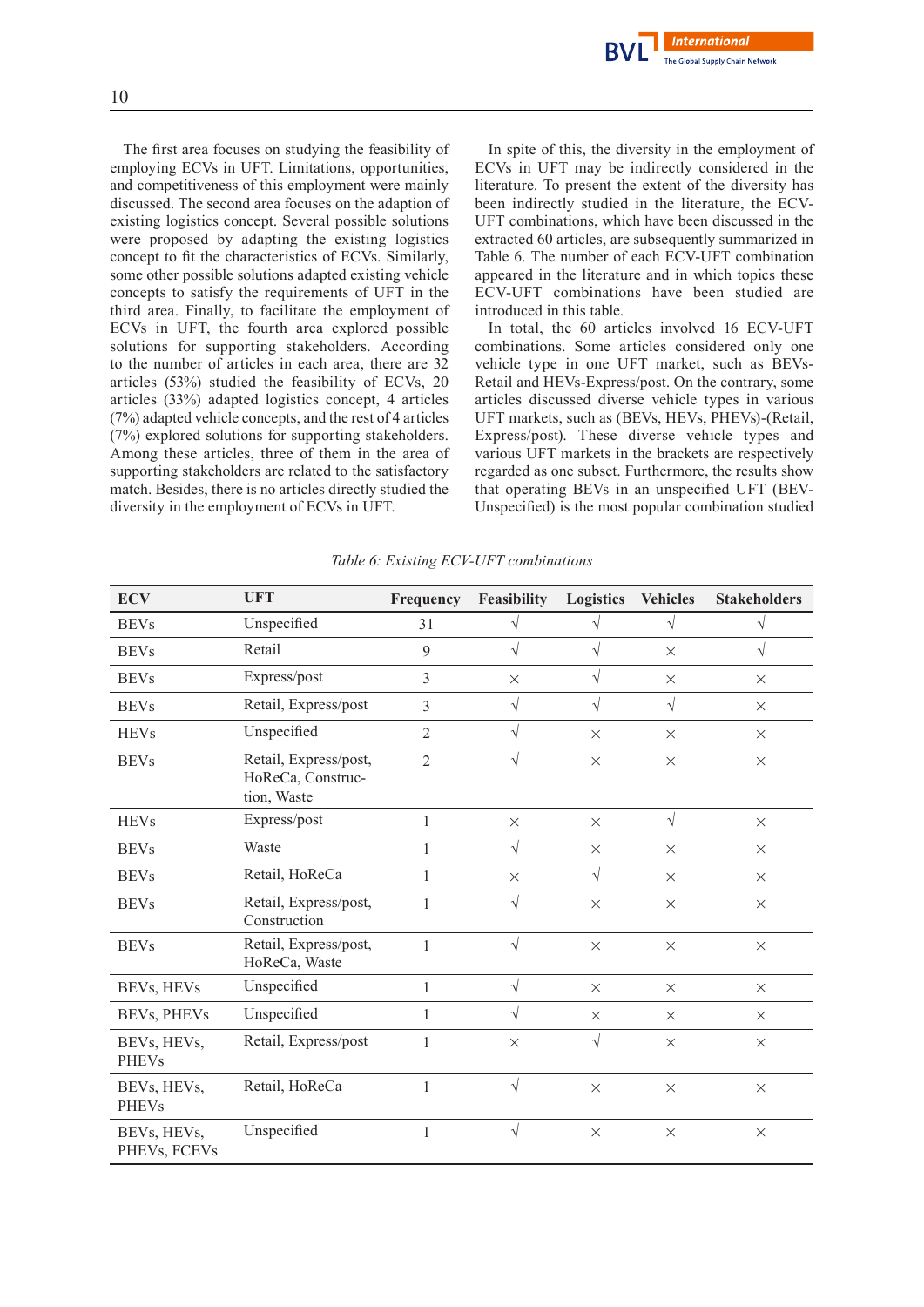in the existing works. Moreover, this combination has appeared in entire four topics. Following the BEV-Unspecified combination, the BEV-Retail and the BEV-Express/post combinations have attracted relative high attention. Besides, the area of feasibility has involved the most types of ECV-UFT combinations (75%) appeared in the literature in comparison with the other three areas.

#### **5 DISCUSSION**

This section presents discussion to increase an understanding conveyed by analyzed results. The discussion takes into account the main areas of focus and the existing ECV-UFT combinations. As a result of this discussion, future research works, which once addressed can increase market penetration of ECVs in UFT, are accordingly proposed.

According to results in Fig. 3, the majority of the continents have paid the attention on the employment of ECVs in UFT. In these continents, Europe and North America seem ahead of other continents. Furthermore, results on the subject areas (Fig.4) show that dealing with the employment of ECVs in UFT involves interdisciplinary studies. To this effect, improving employment of ECVs requires involving not only studies in the social science, engineering, computer science, and environmental science but also energy, psychology, decision science, business, management, and accounting.

#### **5.1 Employment of ECVs in UFT – the Primary Focus**

In dealing with the employment of ECVs in UFT, the literature appears to focus primarily on four areas, namely: feasibility, adaptations of logistics concept, adaptations of vehicle concept, and support of stakeholders (Table 5). Therefore, subsequent subsections present respective discussions.

#### 5.1.1 Feasibility

In a standpoint of feasibility, the literature hasidentified the limitations, opportunities, and competitiveness of employing ECVs in UFT. In identifying these issues, most of such literature relies on the survey, case study, simulation as research methods. The literature identifies many opportunities, which drive the employment of ECVs in UFT. Some of these opportunities are the positive environmental performance (low emissions, noise, and energy consumption) and the positive social attitude (drivers and freight operators) [60–62, 64]. Some other opportunities are the financial incentives (subsidies, tax exemption) and the non-financial incentives, such as preferential parking for ECVs, initiating repair centers for ECVs, allowing ECVs to drive on high occupancy or bus lanes, and privileges of accessing to low emission zones in city centers [7, 9].

Besides such opportunities, the literature has also identified limitations, which hinder the employment of ECVs in UFT. The limitations include:

- Cost: high purchase price, battery price, infrastructure costs [57, 60–62, 64]
- Technology: long charging time, limited driving range, payload capacity, battery lifetimes [57, 58, 60, 63, 64]
- Infrastructure: networks, diverse types of charging stations (battery charging with cables, battery swapping, or battery wireless charging), compatibility, grid issues [56, 60]

In addition to outlined matters, there are other issues. These issues comprise security, limited availability of vehicles, few proper business models and lack of a comprehensive understanding between freight operators and policy makers [9, 60, 61, 65].

The literature evaluates competitive advantages to employ ECVsin UFT, as compared to diesel commercial vehicles. The evaluation of this competitiveness focuses mainly on the economic and environmental perspectives. The economic perspective discusses the impact of the purchase cost, battery cost, fuel cost, and financial incentives for the competitiveness. The environmental perspective deals with some performances, such as  $CO<sub>2</sub>$  emissions and energy consumption. The results of the evaluation show that the competitive advantages of ECVs depend on their powertrains and GVW. In general, the light-duty BEVs are the most competitive vehicles to operate in some parts of UFT, such as express/post market [68, 69, 72]. For the medium-duty vehicles, diesel commercial vehicles remain the most interesting solution from the financial point of view [67, 75]. In the segment of heavy-duty vehicles, HEVs are more competitive with running in city areas rather than highway [67, 70].

As one of the implications in the area of feasibility, it can be implied that the replacement of diesel commercial vehicles with ECVs in UFT appears possible. Additionally, some solutions and research perspectives have been suggested to address the issues raised by the studies on the feasibility. For example, from the economic point of view, the literature [24, 25, 66, 68, 75] proposes to reduce the battery cost and the purchase price; to raise the fuel price (diesel and petrol), and; increase vehicle utilization (traveled distance per year per vehicle). From the technological point of view, it is recommended to develop Information and Communications Technology (ICT), infrastructures (networks and inductive systems), as well as EVRP by taking into account fleet sizes and charging strategies [7, 56, 57, 60, 63]. From the policies' point of view, Taefie et al. [9] suggest to implement a city toll on the long-term and allow drivers with a class B license to drive ECVs over 3.5t. In addition, Roumboutsos et al. [55] suggest transferring leadership from central to municipal authorities for promoting the employment of ECVs in UFT.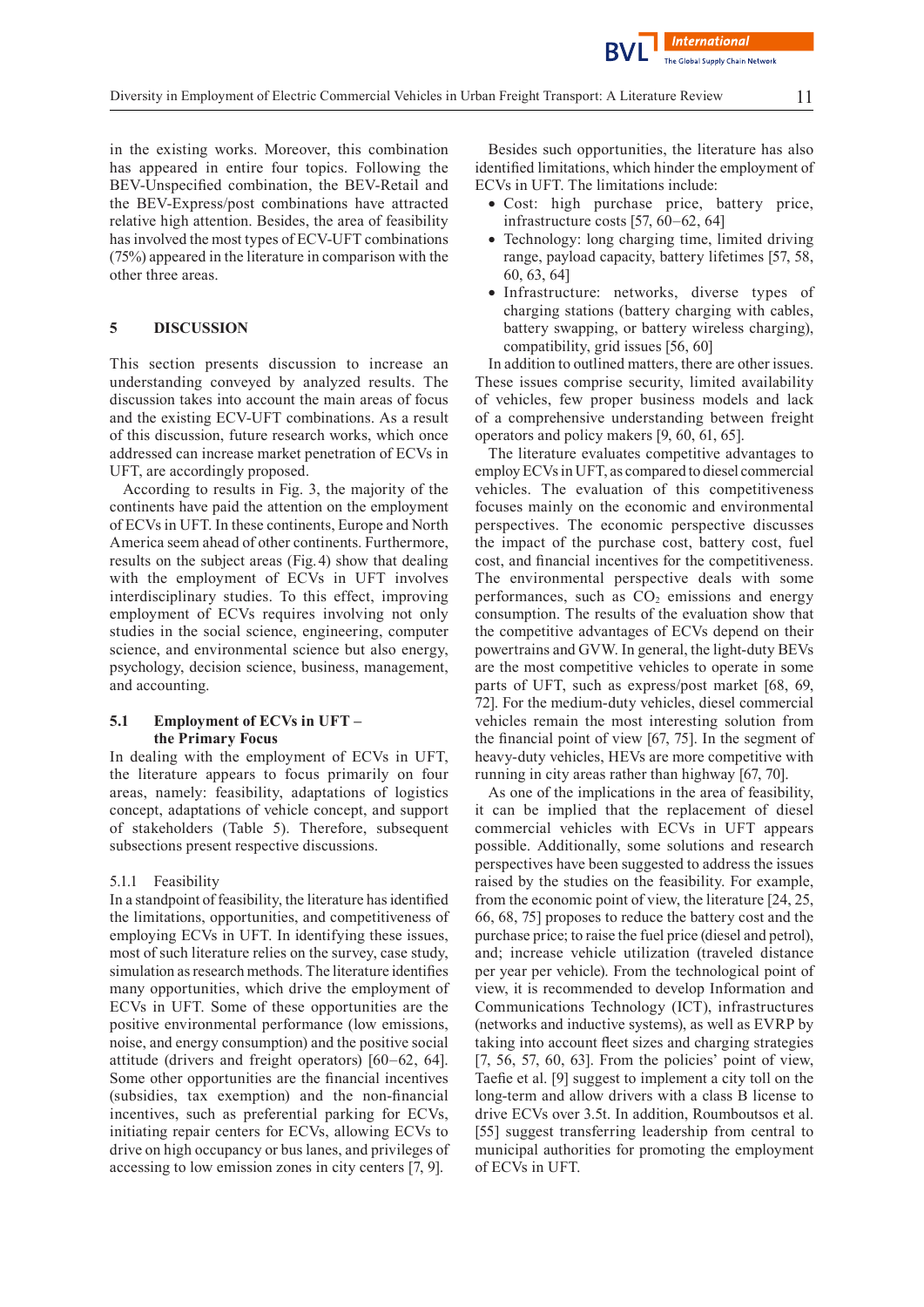#### 5.1.2 Adaptations of Logistics Concept

In order to fit characteristics of ECVs, some works in literature have focused on adapting the existing logistics concepts, which are primarily designed for operating diesel commercial vehicles. The limited battery capacities of BEVs, as one of the characteristics, have been mainly discussed in this perspective of logistics. Schneider et al. [16], Guo et al. [88], and Panagiotis et al. [89] have formulated the EVRP in the condition of recharging BEVs at depots and available charging stations en route. On the contrary, Conrad and Figliozzi [14] and Aggoune-Mtalaa et al. [85] proposed vehicle routing models to recharge BEVs at customer locations rather than recharging stations. In exclusion of these articles that focus on homogeneous fleets, Van Duin et al. [83], Mirhedayatian and Yan [86], as well as Rezgui et al. [87] have investigated the EVRP with heterogeneous fleets. In addition to literature addressing the EVRP, Deflorio and Castello [97] study a concept of charging-while-driving to assess traffic and energy performance of electric power systems for dynamically charging ECVs while driving. Schau et al. [96] and Kretzschmar et al. [95] adapted existing ICT systems to predict the range of BEVs for fitting the limitation of battery capacities. Thus, to fit the limited battery capacities, the studies on the EVRP, the ICT, and the charging-while-driving have been conducted in the area of adapting logistics concept.

To further fit the characteristics of ECVs into UFT, some works focused on innovating logistics concept. The combinations of UCCs and BEVs are one of the innovative logistics concepts. This concept suggested to constructing UCCs in relative proximity to the urban areas and replacing diesel commercial vehicles with BEVs to deliver goods in the cities [90, 91]. In this context, the limited driving range of BEVs is not a restriction anymore, because the daily traveled distance is shorter than the driving range [94]. Moreover, although the low payload capacity of BEVs led to more traffic, the total distance traveled, and  $CO<sub>2</sub>$  emissions were reduced by conducting this concept [90–92, 94]. In addition to the concept of UCCs, Faccio and Gamberi [98] introduced an innovative distribution network to integrate the distribution of goods in a cluster of linked small cities. Furthermore, to decrease the congestion resulting from the limited parking spaces, Boussier et al. [99] modeled a management process of the parking places sharing between car drivers and dedicated areas of goods deliveries. Besides, to reduce the total cost and increase the utilization of ECVs, Taefi [100] proposed an innovative combination of the day and night delivery by using BEVs. Given these points, to support the employment of ECVs in terms of their existing limitations, some works are contributing to this support by adapting the existing logistics concepts.

#### 5.1.3 Adaptations of Vehicle Concept and Supporting Stakeholders

To improve existing limitations of ECVs for satisfying the requirement of UFT, there are some works focused on the area of adapting vehicle concepts. For example, to fit the diverse delivery tasks in UFT, Andaloro et al. [101] defined and developed a flexible and modular light-duty BEVs with high payload capacity and a rolling chassis, which allows the integration with different powertrains and different upper bodies (vans or box vans). Molfino et al. [102] designed a new architecture for light-duty BEVs to autonomously load and unload palletized or boxed goods. Clarembaux et al. [103] improved the perception and control system of light-duty BEVs for parking/docking process. In addition, to adapt medium-duty HEVs to the parcel and delivery service, Lewis et al. [104] studied a fuel cell HEV to properly size the fuel cell and battery by using real-world operational data and duty cycles. On the whole, to improve the limitations of ECVs for efficiently delivering goods in diverse UFT, the flexible and modular BEVs, the autonomous loading and unloading, the intelligent parking/docking, the high payload capacity, and the proper size of fuel cell and battery in HEVs have been studied in the adaption of vehicle concept.

Besides the vehicle and logistics concept, the possible solutions for supporting stakeholders have been explored as well. For instance, to support authorities increasing their understanding on the limitations of adopting ECVs in UFT, Lebeau et al. [8, 105] investigated the choice behavior of transport companies for BEVs by applying survey and conjoint based choice analysis. To support transport companies selecting appropriate BEVs for UFT, Watróbski et al. [50] proposed a unique approach in terms of multi-criteria analysis and discussed as well as ranked 36 available BEVs in the market. Furthermore, to support authorities employing ECVs in large scale, Cheng and Liu [106] provided a business operating model, which respectively considered different practitioners (battery plants, energy supply companies, automobile companies) as individual operating companies, to compare and discuss their advantages and disadvantages. To sum up, in the area of supporting stakeholders, the existing works studied the preferences of stakeholders for ECVs, proposed approaches of selecting proper ECVs, and discussed possible business models to facilitate the employment of ECVs in UFT.

#### 5.1.4 Trend in the Literature

Regarding the percentage of articles in each area (section 4), it appears that there is an unbalanced and a quite distinct focus in the literature. In particular, 53% of total articles focused on the area about the feasibility of ECVs. Moreover, there are 33% of total articles considered the adaptions of logistics concept. The least focus is seen in the adaptation of vehicle concept (7%) and support of stakeholders (7%). These proportions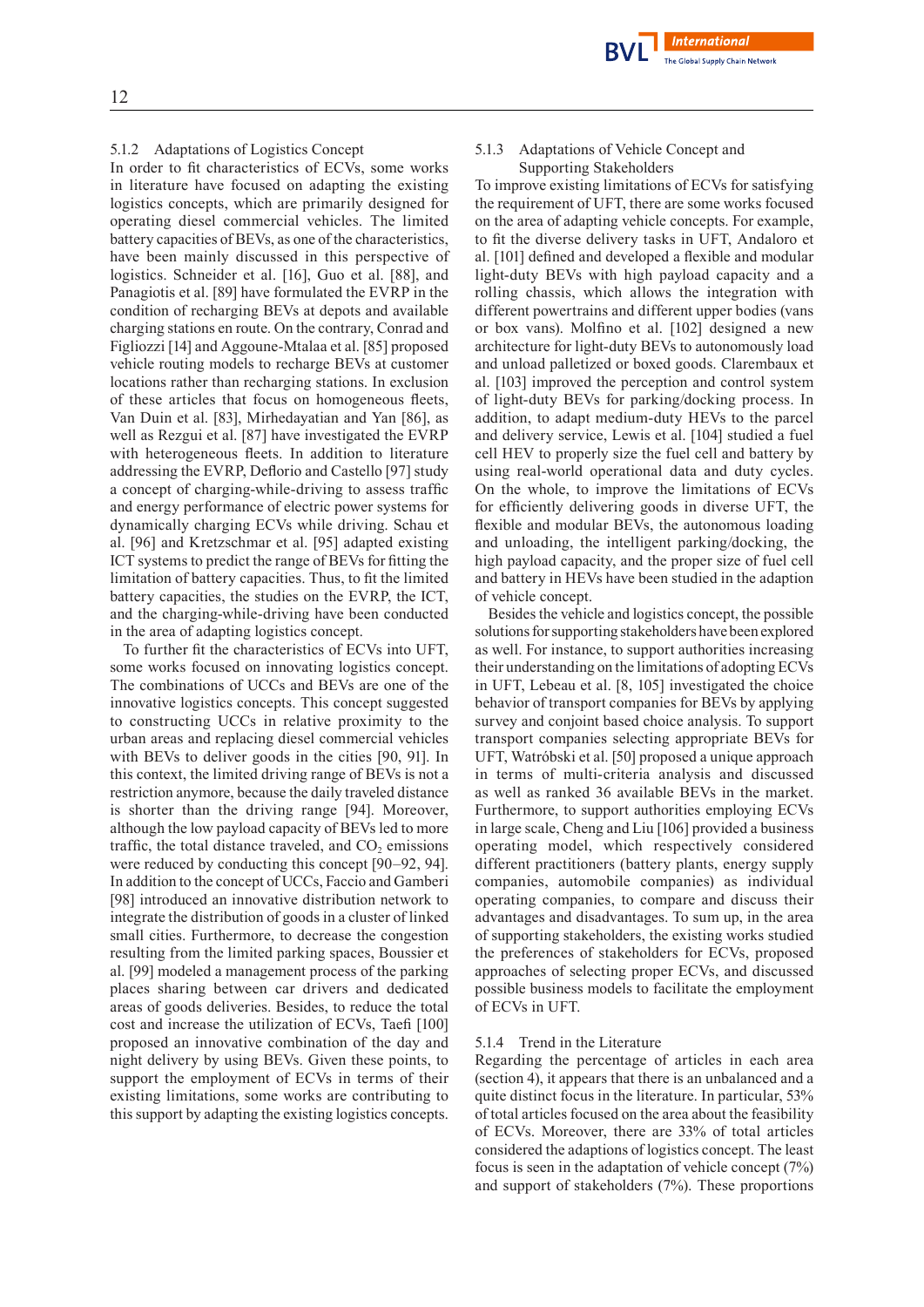



*Fig. 5: Number of articles in each area*

reveal that many studies focus on addressing the feasibility of ECVs as the main area. In spite of this, upon observing the number of articles in each area of focus from 2007 to March 2018 (Fig. 5), there is a trend of shifting the attention from the area of feasibility to other areas.

Since 2015, the areas of focus have been enriched. The attention has started to be paid not only on the area of feasibility but also on the rest of three areas. It indicates that exploration of possible solutions to accelerate the employment of ECVs in UFT has gradually become a focus since the feasibility of employing ECVs in UFT has been widely accepted in academia. Accordingly, the areas of adapting logistics and vehicle concepts as well as supporting stakeholders have been increasingly studied in the literature. Although the majority of articles still focus on feasibility studies, the Fig. 5 shows that the trend of shifting the attention to the other areas has emerged in the existing works. This trend implies that the areas of focus may shift to exploring possible solutions in the context of the feasibility of some ECV-UFT combinations that have been studied.

#### **5.2 Existing ECV-UFT Combinations**

Although there are four areas of focus, which studied the employment of ECVs in UFT, the diversity in the employment, from which the satisfactory match can be obtained, have been overlooked. To explore the significance of the diversity and to what extent the diversity has been indirectly involved in the literature, the number of existing ECV-UFT combinations is counted in section 4. The result shows that there are 16 ECV-UFT combinations studied in the 60 articles. To render this result comparable with the number of total ECV-UFT combinations (512), the all possible subsets in these 16 ECV-UFT combinations are further derived. The procedure of deriving the subsets is same as the formation of the 512 ECV-UFT combinations.

For instance, the combination of the three vehicle types (BEVs, HEVs, PHEVs) and the two UFT markets (Retail, Express/post) constitutes 32  $(2^3 \tcdot 2^2)$  possible subsets including empty sets. In total, there are 236 possibilities derived from the calculation of all possible subsets in each of the 16 ECV-UFT combinations. Since some subsets are repeatedly calculated, there arefinally 82 possible ECV-UFT combinations derived from the existing 16 ECV-UFT combinations exclusive of the repeated subsets. The details of the 82 possible ECV-UFT combinations are shown in Appendix Table 8. Obviously, in comparison with the total number of ECV-UFT combinations, the 82 possible ECV-UFT combinations accounts for only a small portion of this total number (16%). This percentage indicates that the literature has paid least attention to many other possible ECV-UFT combinations (approximately 84%).

The least attention paid by the literature may lead to the low market penetration of ECVs. In other words, the results derived from few specific ECV-UFT combinations in the literature may only contribute to understanding and solving few specific scenarios. For instance, in the area of feasibility, few ECV-UFT combinations were examined. It leads to a limited understanding concerning the feasibility of the rest of ECV-UFT combinations. This shortage of comprehensive understanding may result in the hesitation of decision-makers in considering the employment of ECVs in UFT. To this effect, this hesitation may influence the market penetration of ECVs.

Furthermore, in the areas of adapting logistics and vehicle concepts as well as supporting stakeholders, studies on few specific ECV-UFT combinations may only provide few specific solutions. For instance, according to the results obtained from Table 6, the most popular ECV-UFT combination is the BEV whose market remains unspecified. It implies that a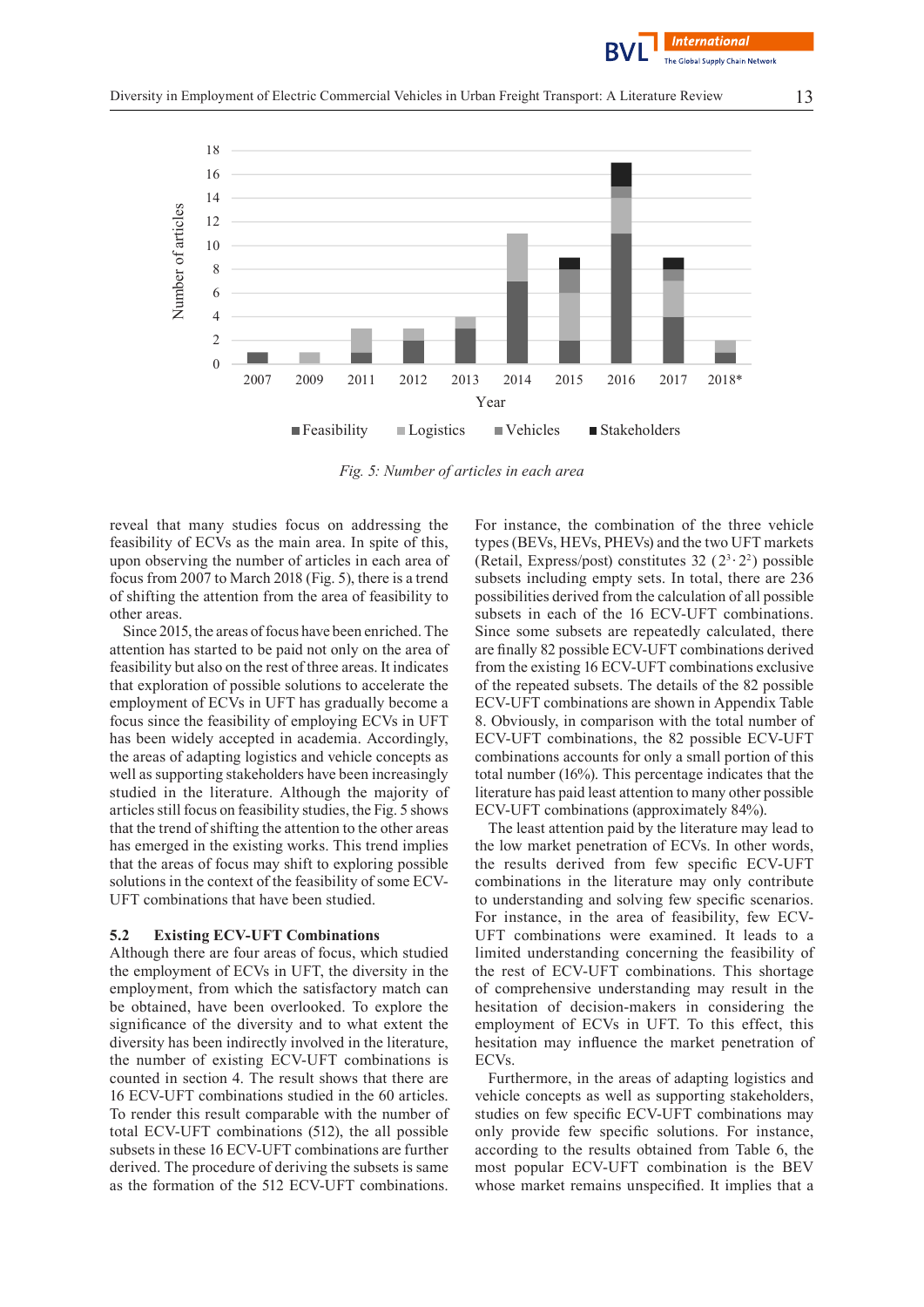**International** The Global Supply Chain Network

majority of existing works mainly focused on studying the operation of BEVs in an unspecified UFT. The solutions proposed from this combination may only contribute to a few specific decision-makers, who intend to employ BEVs. Similarly, this limited range of possible solutions may also influence the market penetration.

Given these points, the little diversity studied in the literature may hinder the improvement of the market penetration of ECVs in UFT. To this effect, three articles in Table 5 emphasizes the significance of taking into account the diversity as follows. Lebeau et al. [67] revealed the opportunities of reducing costs of UFT by including different fuel types of commercial vehicles in a fleet. Watróbski et al. [50] stated the importance of considering the specificity of the delivery tasks in UFT to properly choose BEVs. Christensen et al. [77] noticed the significance of the diversity and investigated the suitable commercial sectors of UFT to employ BEVs.

#### **5.3 Future Research**

Towards increasing the market penetration of ECVs in UFT, future research may firstly focus on extending the range of studies about the ECV-UFT combinations. This extension in the future research contains the ECV-UFT combinations, which have not been studied in the literature yet. For instance, taking into account the HEVs and PHEVs to complete the delivery tasks in construction and waste markets (Table 7) can be a part of the extension. Furthermore, in this extension, it is essential to examine the feasibility of these ECV-UFT combinations. The results of the studies on the feasibility may provide researchers and practitioners a comprehensive view about other possible ECV-UFT combinations. In a long-term perspective, the range of this extension may also integrate the FCEVs into the UFT.

Some projects have initiated this extension. For instance, in National Renewable Energy Laboratory, the performance of the heavy-duty HEVs and the medium-duty PHEVs have been evaluated in retail and express/post market [107]. Additionally, FREVUE project has demonstrated light-, medium-, and heavyduty BEVs in entire five markets of UFT [108, 109].

For the ECV-UFT combinations, whose feasibility has been studied in the literature, the future research may focus on shifting the attention to the exploration of possible solutions in the perspectives of logistics, vehicles, and stakeholders. In other words, after confirming the feasibility of some ECV-UFT combinations, the studies about these ECV-UFT combinations may step into other areas of focus concerning the possible solutions to facilitate the market penetration.

Similarly, after extending the ECV-UFT combinations and examining the feasibility of these non-existing ECV-UFT combinations in the literature, the future research may focus on adapting the logistics and vehicle concepts regarding these extended ECV-UFT combinations. In these two areas, the existing logistics and vehicle concepts are adapted to fit the context of diverse ECV-UFT combinations. These innovative adaptions may provide possible solutions to encourage researchers and practitioners taking into consideration the employment of ECVs in UFT. Besides, the solutions for supporting stakeholders (policy makers, freight operators, or grid managers), such as incentives, practical methodologies, and new business models, may also a potential perspective for future research.

As a part of possible solutions for supporting stakeholders, the future research may focus on the assessment and selection of the satisfactory match between the feasible ECV-UFT combinations. As stated in section 2.3, although some works [8, 50] considered the diverse types of ECVs and various requirements of markets in UFT, appropriate methodologies for assessing the diverse ECV-UFT combinations and selecting the satisfactory match have not been proposed and discussed yet. Accordingly, to increase the market penetration of ECVs, the extension of ECV-UFT combinations in the four areas of focus as well as the assessment of the diversity to obtain the satisfactory match between the ECVs and the UFT are primary future research work.

| <b>ECV</b> – UFT combinations | <b>ECV</b> – UFT combinations | <b>ECV</b> – UFT combinations       |
|-------------------------------|-------------------------------|-------------------------------------|
| $HEV$ – Construction          | PHEV – Construction           | (HEV, PHEV) – Construction          |
| HEV – Waste                   | PHEV – Waste                  | $(HEV, PHEV) - Waste$               |
| $HEV - (Construction, Waste)$ | PHEV – (Construction, Waste)  | (HEV, PHEV) – (Construction, Waste) |

*Table 7: Examples of possible ECV-UFT combinations in future research*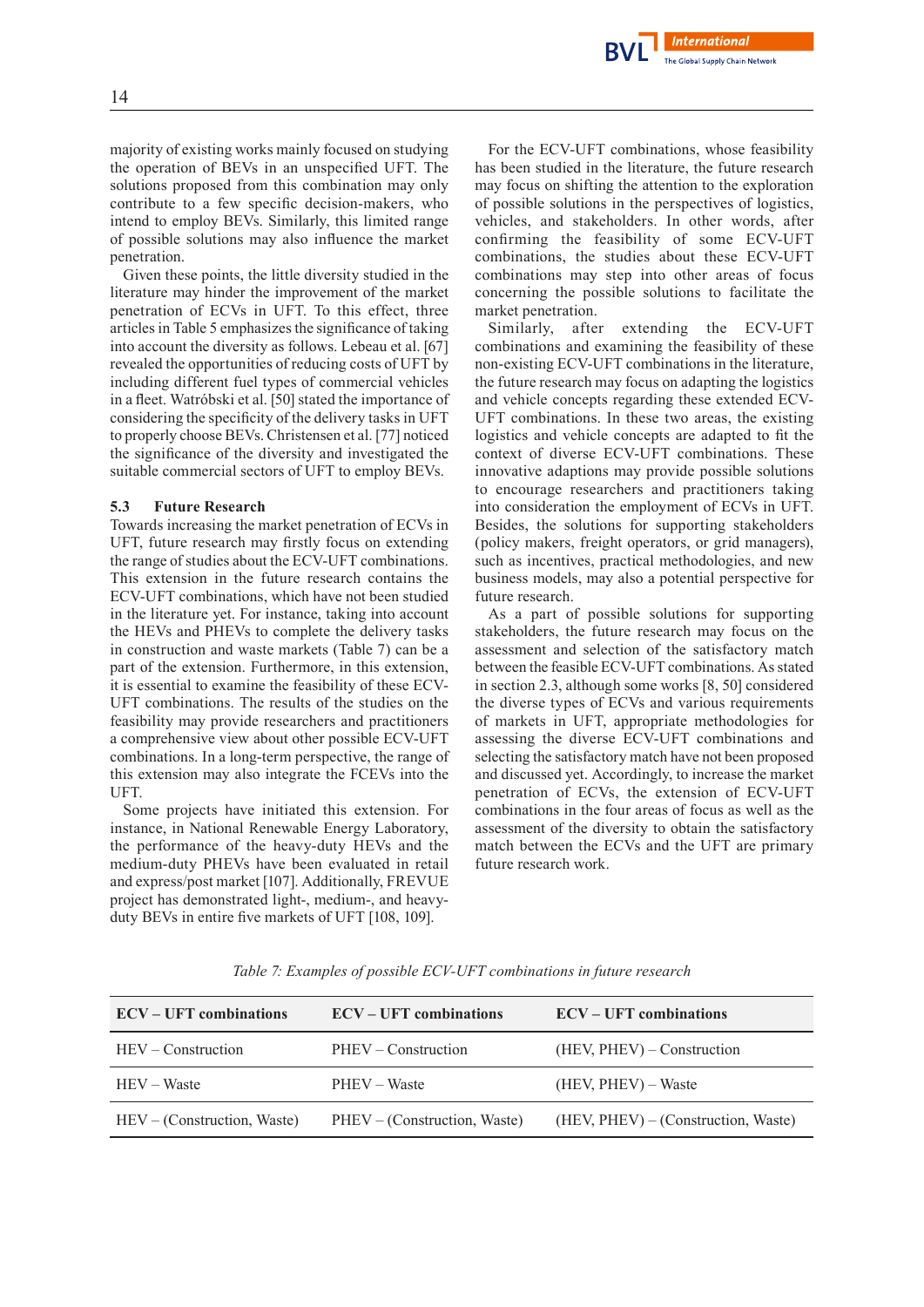## **6 CONCLUSION**

This paper provides an overview of the literature addressing the employment of ECVs in UFT. It focuses primarily on the diversity, which results from the match between diverse types of ECVs and various delivery tasks in UFT. This diversity is denoted as ECV-UFT combinations in this paper. The goal of the present paper is to explore the significance of studying such diversity for increasing the market penetration of ECVs. To achieve this goal, a systematic literature review is applied. This review involves identifying the primary areas of focus and the extent of the diversity in the literature.

According to the topics and issues addressed in the literature, reviewed articles fall into four areas of focus, which are the feasibility of ECVs, adaptions of logistics concepts, adaptions of vehicle concepts, and support of stakeholders. In addition, by observing the number of articles in each area within a decade, the attention of studying the employment of ECVs in UFT is shifting from examining the feasibility of ECVs to the exploration of possible solutions in the perspectives of logistics, vehicles, and stakeholders. In spite of this, the diversity in the employment of ECVs in UFT has been overlooked in these existing works.

The number of existing ECV-UFT combinations is accordingly calculated to indirectly present the extent of the diversity in the literature. The results show little consideration on potentials underlying diversity in the employment of ECVs in UFT. This little diversity may be among factors impacting the market penetration of ECVs on account of lacking a comprehensive view. This incomprehensive view may result in a hesitation of decision-makers to consider the employment of ECVs in UFT. Given these points, the present paper has contributed to proposing the concept regarding the diversity, reviewing the state of the art in the employment of ECVs in UFT, and presenting the significance of the diversity for obtaining the satisfactory match to increase the market penetration. Although these insights are deduced by means of a strict scientific methodology, it is acknowledged that this review in this emerged research field may not be exhausted. The reason for this non-exhausted review is that some works in academic databases may have been omitted, when we conducted this review.

For the future research, it is worth paying attention on the diversity by extending the ECV-UFT combinations in the four areas of focus. For the ECV-UFT combinations, which have not been studied in the literature yet, the future research may focus on examining the feasibility of these ECV-UFT combinations. After increasing the understanding on the feasibility of the majority of ECV-UFT combinations, the future research may rank the feasibility of the ECV-UFT combinations.For the high ranked ECV-UFT combinations, the future research may step into the exploration of possible solutions in the perspectives of logistics, vehicles, and stakeholders.

## **ACKNOWLEDGMENTS**

The authors would like to acknowledge the support of China Scholarship Council (CSC) and International Graduate School for Dynamics in Logistics (IGS) at the University of Bremen.

#### **Compliance with ethical standards**

Conflict of interest: The authors declare that they have no conflict of interest.

#### **REFERENCE**

- 1. Dablanc L (2009) FREIGHT TRANSPORT FOR DEVELOPMENT TOOLKIT: Urban Freight
- 2. MDS Transmodal Limited (2012) DG MOVE European Commission : Study on Urban Freight Transport
- 3. Comi A, Donnelly R, Russo F (2013) Urban Freight Models. Elsevier Inc.
- 4. Taniguchi E (2013) Management for Sustainable and Liveable Cities. https://www.rvo.nl/sites/ default/files/2014/09/Urban Freight Transport Management-Taniguchi.pdf. Accessed 23 Apr 2018
- 5. European Commission (2011) WHITE PAPER Roadmap to a Single European Transport Area – Towards a competitive and resource efficient transport system
- 6. Chan CC, Bouscayrol A, Chen K (2010) Electric , Hybrid , and Fuel-Cell Vehicles : Architectures and Modeling. IEEE Trans Veh Technol 59:589– 598
- 7. Pelletier S, Jabali O, Laporte G, et al (2016) 50th Anniversary Invited Article—Goods Distribution with Electric Vehicles: Review and Research Perspectives. Transp Sci 50:3–22
- 8. Lebeau P, Macharis C, Mierlo J Van (2016) Exploring the choice of battery electric vehicles in city logistics : A conjoint-based choice analysis. Transp Res Part E Logist Transp Rev 91:245–258 . doi: 10.1016/j.tre.2016.04.004
- 9. Taefi TT, Kreutzfeldt J, Held T, Fink A (2016) Supporting the adoption of electric vehicles in urban road freight transport – A multi-criteria analysis of policy measures in Germany. Transp Res Part A Policy Pract 91:61–79 . doi: 10.1016/j. tra.2016.06.003
- 10. International Council on Clean Transportation (2017) European Vehicle Market Statistics Pocketbook 2017/18
- 11. Alexander D, Jerram L (2017) Executive Summary: Market Data Electric Drive Trucks
- 12. Sierzchula W (2014) Factors influencing fleet manager adoption of electric vehicles. Transp Res Part D Transp Environ 31:126–134 . doi: 10.1016/j. trd.2014.05.022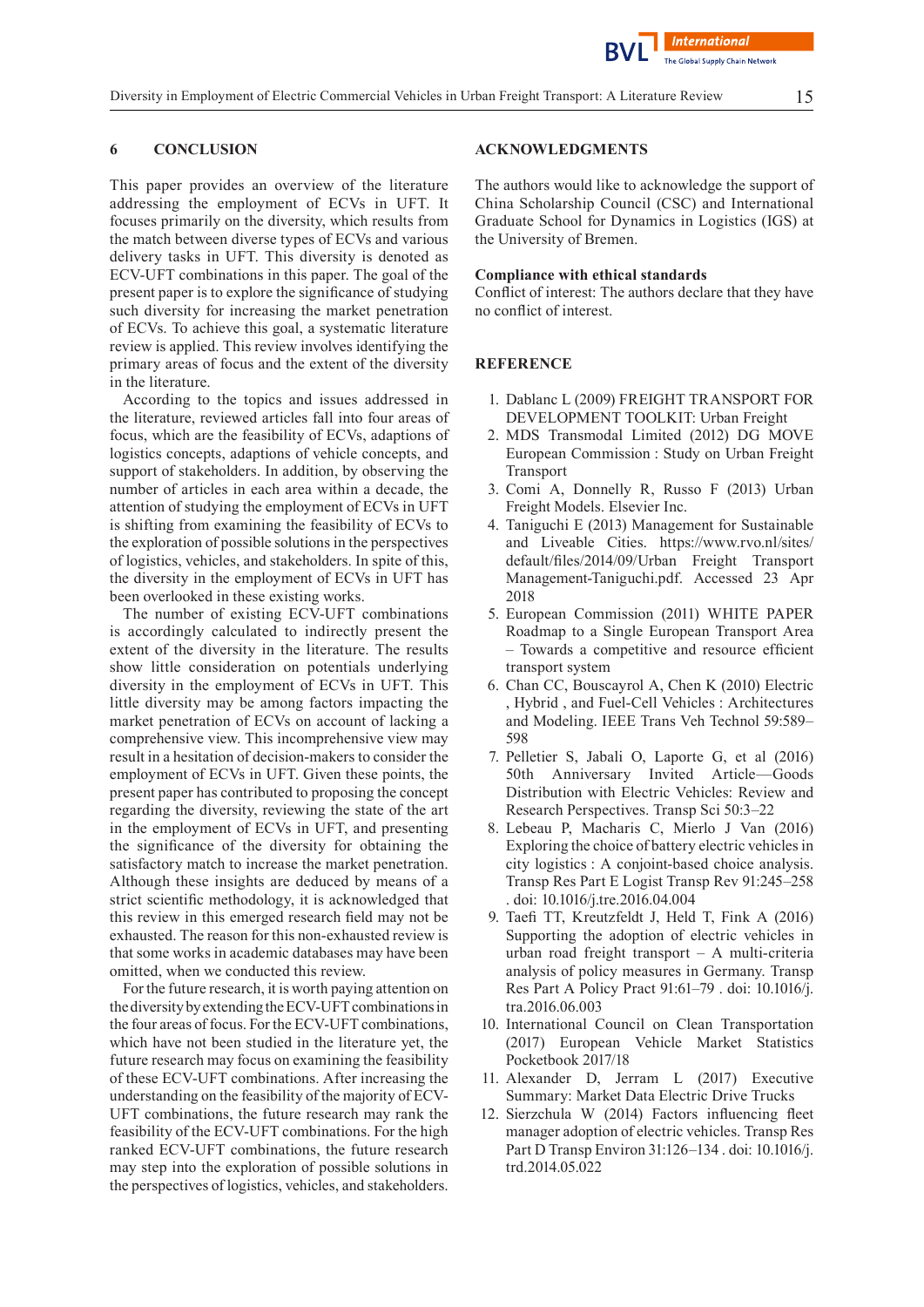

- 13. Taefi T, Kreutzfeldt J, Held T, et al (2013) Comparative Analysis of European examples of Freight Electric Vehicles Schemes: A Systematic Case Study Approach with Examples from Denmark, Germany, the Netherlands, Sweden and the UK. In: Dynamics in Logistics. pp 495– 504
- 14. Conrad R, Figliozzi M (2011) The recharging vehicle routing problem. Proc 2011 Ind Eng Res Conf
- 15. Sevgi Erdog˘an, Miller-hooks E (2012) A Green Vehicle Routing Problem. Transp Res Part E Logist Transp Rev 48:100–114 . doi: 10.1016/j. tre.2011.08.001
- 16. Schneider M, Stenger A, Goeke D, et al (2014) The Electric Vehicle-Routing Problem with Time Windows and Recharging Stations. Transp Sci 48:500–520
- 17. Goeke D, Schneider M (2015) Routing a mixed fleet of electric and conventional vehicles. Eur J Oper Res 245:81–99 . doi: 10.1016/j. ejor.2015.01.049
- 18. Hiermann G, Puchinger J, Ropke S, Hartl RF (2016) The Electric Fleet Size and Mix Vehicle Routing Problem with Time Windows and Recharging Stations. Eur J Oper Res 252:995– 1018 . doi: 10.1016/j.ejor.2016.01.038
- 19. Lu L, Han X, Li J, et al (2013) A review on the key issues for lithium-ion battery management in electric vehicles. J Power Sources 226:272–288 . doi: 10.1016/j.jpowsour.2012.10.060
- 20. Kelouwani S, Agbossou K, Dubé Y, Boulon L (2013) Fuel cell plug-in hybrid electric vehicle anticipatory and real-time blended-mode energy management for battery life preservation. J Power Sources 221:406–418 . doi: 10.1016/j. jpowsour.2012.08.016
- 21. Anseán D, Dubarry M, Devie A, et al (2016) Fast charging technique for high power LiFePO4batteries: A mechanistic analysis of aging. J Power Sources 321:201–209 . doi: 10.1016/j.jpowsour.2016.04.140
- 22. Melaina MW (2014) Retail Infrastructure Costs Comparison for Hydrogen and Electricity for Light-Duty Vehicles. SAE Tech Pap Ser. doi: 10.4271/2014-01-1969
- 23. Namdeo A, Tiwary A, Dziurla R (2014) Spatial planning of public charging points using multi-dimensional analysis of early adopters of electric vehicles for a city region. Technol Forecast Soc Change 89:188–200 . doi: 10.1016/j. techfore.2013.08.032
- 24. Feng W, Figliozzi M (2013) An economic and technological analysis of the key factors affecting the competitiveness of electric commercial vehicles : A case study from the USA market. Transp Res PART C 26:135–145 . doi: 10.1016/j. trc.2012.06.007
- 25. Davis BA,Figliozzi MA (2013) A methodology to evaluate the competitiveness of electric delivery trucks. Transp Res Part E 49:8–23 . doi: 10.1016/j. tre.2012.07.003
- 26. Macharis C, Van Mierlo J, Van Den Bossche P (2007) Combining Intermodal Transport With Electric Vehicles: Towards More Sustainable Solutions. Transp Plan Technol 30:311–323 . doi: 10.1080/03081060701395618
- 27. Melo S, Baptista P, Costa Á (2015) Comparing the use of small sized electric vehicles with diesel vans on city logistics. Procedia - Soc Behav Sci 111:1265–1274 . doi: 10.1016/j.sbspro.2015.01.728
- 28. Browne M, Allen J, Leonardi J (2011) Evaluating the use of an urban consolidation centre and electric vehicles in central London. IATSSR 35:1–6 . doi: 10.1016/j.iatssr.2011.06.002
- 29. FREVUE Objectives. https://frevue.eu/about-us/ objectives/. Accessed 23 Apr 2018
- 30. ALICE / ERTRAC Urban mobility WG (2014) Urban Freight research roadmap
- 31. Oliveira GD, Dias LMC, Santos PCS dos (2015) Modelling Consumer Preferences for Electric Vehicles in Portugal: an Exploratory Study. Manag Environ Qual An Int J 26:929–950
- 32. Schoemaker J, Allen J, Huschebeck M, Monigl J (2006) Quantification of Urban Freight Transport Effects I
- 33. Camargo Pérez J, Carrillo MH, Montoya-Torres JR (2015) Multi-criteria approaches for urban passenger transport systems: a literature review. Ann Oper Res 226:69–87 . doi: 10.1007/s10479- 014-1681-8
- 34. Zubaryeva A, Thiel C, Zaccarelli N, et al (2012) Spatial multi-criteria assessment of potential lead markets for electrified vehicles in Europe. Transp Res Part A Policy Pract 46:1477–1489 . doi: 10.1016/j.tra.2012.05.018
- 35. Safaei Mohamadabadi H, Tichkowsky G, Kumar A (2009) Development of a multicriteria assessment model for ranking of renewable and non-renewable transportation fuel vehicles. Energy 34:112–125 . doi: 10.1016/j. energy.2008.09.004
- 36. Vahdani B, Zandieh M, Tavakkoli-Moghaddam R (2011) Two novel FMCDM methods for alternative-fuel busesselection. Appl Math Model 35:1396–1412 . doi: 10.1016/j.apm.2010.09.018
- 37. Tzeng GH, Lin CW, Opricovic S (2005) Multicriteria analysis of alternative-fuel buses for public transportation. Energy Policy 33:1373– 1383 . doi: 10.1016/j.enpol.2003.12.014
- 38. Ziegler A (2012) Individual characteristics and stated preferences for alternative energy sources and propulsion technologies in vehicles: A discrete choice analysis for Germany. Transp Res Part A Policy Pract 46:1372–1385 . doi: 10.1016/j. tra.2012.05.016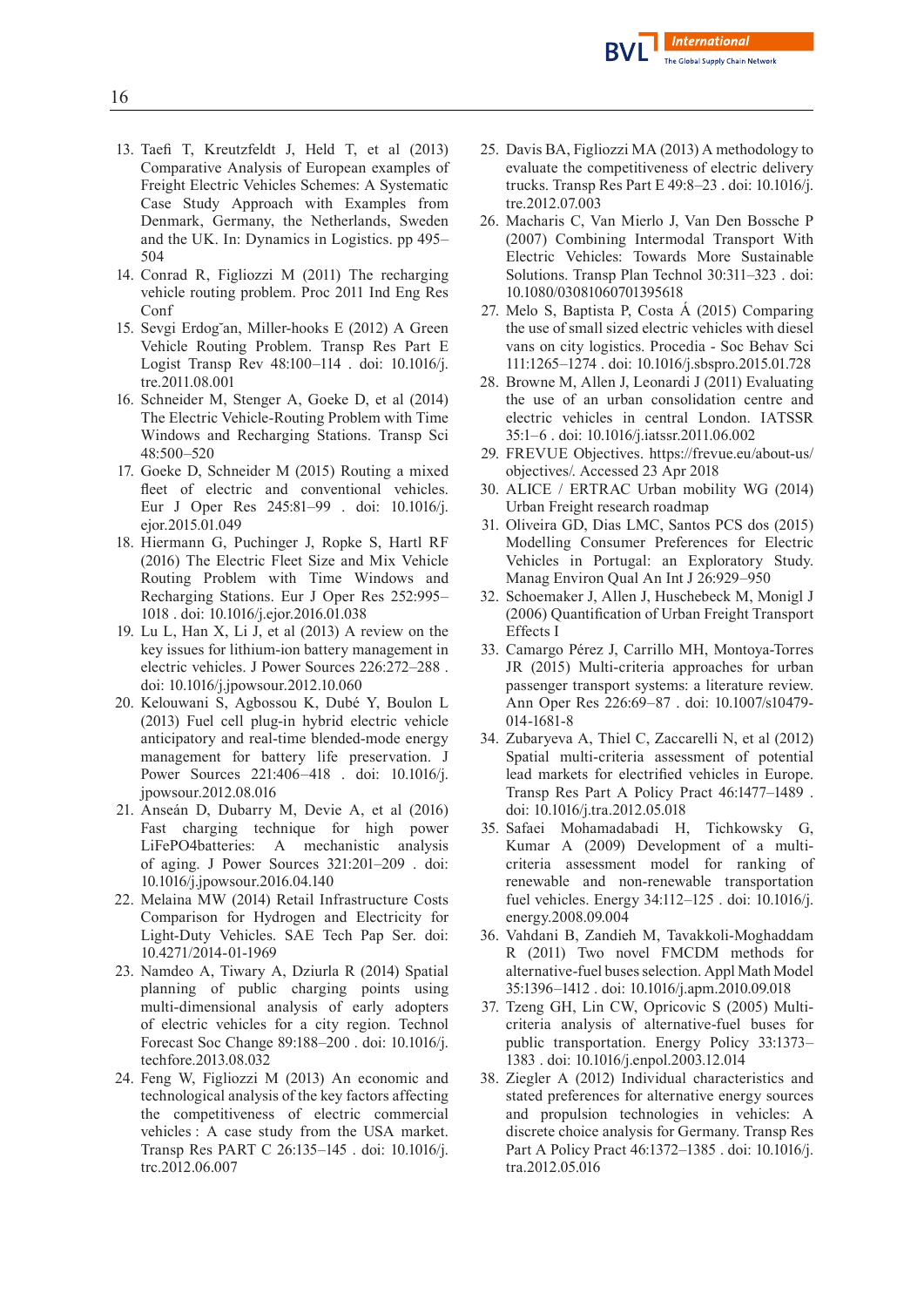

- 39. The European Parliament and of the Council (2007) Establishing a Framework for the Approval of Motor Vehicles and their Trailers, and of Systems, Components and Separate Technical Units Intended for such Vehicles
- 40. U.S. Department of Energy's Clean Cities Program (2017) Alternative Fuels Data Center: Maps and Data - Vehicle Weight Classes & Categories. https://www.afdc.energy.gov/data/ search?q=Vehicle+Weight+Classes+%26+ Categories. Accessed 23 Apr 2018
- 41. Yanqiang M (2014) City Logistics in China An Empirical Study from An Emerging-Market-Economy Country. Technische Universität Darmstadt
- 42. OECD (2003) Delivering the Goods: 21st Century Challenges to Urban Goods Transport
- 43. CIVITAS (2015) Smart choices for cities Making Making urban freight logistics more sustainable
- 44. Teo JSE, Taniguchi E, Qureshi AG (2012) Evaluating City Logistics Measure in E-Commerce with Multiagent Systems. Procedia - Soc Behav Sci 39:349–359 . doi: 10.1016/j. sbspro.2012.03.113
- 45. Taniguchi E, Kawakatsu S, Tsuji H (2000) New Co-Operative System Using Electric. Urban Transp Environ 21st Century VI WIT Press Southampton, 201–210
- 46. Abel H, Karrer R (2005) BESTUFS Deliverable D2.1 - Best practice handbook Year
- 47. Visser J, Nemoto T, Browne M (2014) Home Delivery and the Impacts on Urban Freight Transport : A Review. Procedia - Soc Behav Sci 125:15–27 . doi: 10.1016/j.sbspro.2014.01.1452
- 48. Alternative Fuels Data Center (2018) All-Electric Vehicles. http://www.afdc.energy.gov/vehicles/ electric\_basics\_ev.html. Accessed 23 Apr 2018
- 49. Alternative Fuels Data Center (2018) Fuel Cell Electric Vehicles. https://www.afdc.energy.gov/ vehicles/fuel\_cell.html. Accessed 23 Apr 2018
- 50. Wątróbski J, Małecki K, Kijewska K, et al (2017) Multi-Criteria Analysis of Electric Vans for City Logistics. Sustainability 9:1453 . doi: 10.3390/ su9081453
- 51. Benetti G, Caprino D, Della Vedova ML, Facchinetti T (2016) Electric load management approaches for peak load reduction: A systematic literature review and state of the art. Sustain Cities Soc 20:124–141 . doi: 10.1016/j.scs.2015.05.002
- 52. Oliveira JB, Lima RS, Montevechi JAB (2016) Perspectives and relationships in Supply Chain Simulation: A systematic literature review. Simul Model Pract Theory 62:166–191 . doi: 10.1016/j. simpat.2016.02.001
- 53. Oliveira CM De, Albergaria R, Bandeira DM (2017) Sustainable Vehicles-Based Alternatives in Last Mile Distribution of Urban Freight Transport : A Systematic Literature Review. doi: 10.3390/su9081324
- 54. Daudi M, Hauge JB, Thoben KD (2016) Behavioral factors influencing partner trust in logistics collaboration: a review. Logist Res 9:1– 11 . doi: 10.1007/s12159-016-0146-7
- 55. Roumboutsos A, Kapros S, Vanelslander T (2014) Green city logistics: Systems of Innovation to assess the potential of E-vehicles. Res Transp Bus Manag 11:43–52 . doi: 10.1016/j.rtbm.2014.06.005
- 56. Juan AA, Mendez CA, Faulin J, et al (2016) Electric vehicles in logistics and transportation: A survey on emerging environmental, strategic, and operational challenges. Energies 9:1–21 . doi: 10.3390/en9020086
- 57. Iwan S, Kijewska K, Kijewski D (2014) Possibilities of Applying Electrically Powered Vehicles in Urban Freight Transport. Procedia - Soc Behav Sci 151:87–101 . doi: 10.1016/j. sbspro.2014.10.010
- 58. Taefi T, Kreutzfeldt J, Held T, et al (2015) Comparative Analysis of European examples of Freight Electric Vehicles Schemes. A systematic case study approach with examples from Denmark, Germany, The Netherlands, Sweden and the UK. In: Dynamics in Logistics. pp 495– 504
- 59. Taefi TT, Kreutzfeldt J, Fink A (2016) Yielding a treasure: A transition management approach to electric urban freight vehicles in Germany. In: EVS 2016 - 29th International Electric Vehicle Symposium
- 60. Quak H, Nesterova N, Van Rooijen T (2016) Possibilities and Barriers for Using Electricpowered Vehicles in City Logistics Practice. In: Transportation Research Procedia. Elsevier B.V., pp 157–169
- 61. Quak H, Nesterova N, Van Rooijen T, Dong Y (2016) Zero Emission City Logistics: Current Practices in Freight Electromobility and Feasibility in the Near Future. In: Transportation Research Procedia. Elsevier B.V., pp 1506–1515
- 62. Quak H, Nesterova N (2014) Towards Zero Emission Urban Logistics: Challenges and Issues for Implementation of Electric Freight Vehicles in City Logistics. Sustain Logist 6:265–294 . doi: 10.1108/EL-01-2014-0022
- 63. Morganti E, Browne M (2018) Technical and operational obstacles to the adoption of electric vans in France and the UK : An operator perspective. Transp Policy 63:90–97 . doi: 10.1016/j.tranpol.2017.12.010
- 64. Wang M, Thoben KD (2017) Sustainable Urban Freight Transport: Analysis of Factors Affecting the Employment of Electric Commercial Vehicles. Dyn Logist 255–265 . doi: 10.1007/978- 3-319-45117-6\_23
- 65. Klumpp M, Abidi H, Marner T (2014) Qualification Hurdles and Chances for E-Mobility. Int J TRAFFIC Transp Eng 4:253– 268 . doi: 10.7708/ijtte.2014.4(3).02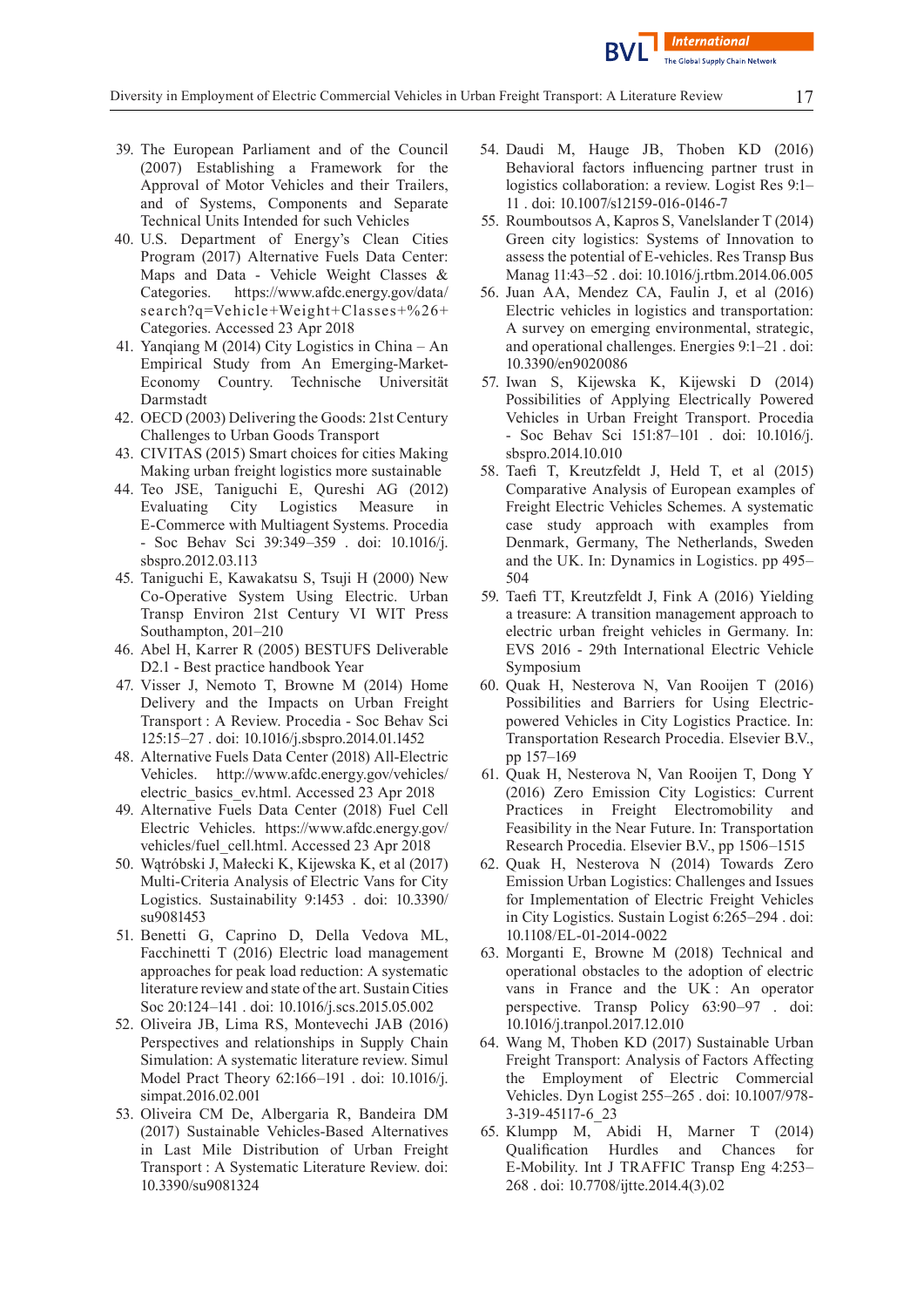

- 66. Feng W, Figliozzi M a. (2012) Conventional vs Electric Commercial Vehicle Fleets: A Case Study of Economic and Technological Factors Affecting the Competitiveness of Electric Commercial Vehicles in the USA. Procedia - Soc Behav Sci 39:702–711 . doi: 10.1016/j.sbspro.2012.03.141
- 67. LebeauP, De Cauwer C, Van Mierlo J, et al (2015) Conventional, Hybrid, or Electric Vehicles: Which Technology for an Urban Distribution Centre? Sci World J 2015: . doi: 10.1155/2015/302867
- 68. Lebeau P, Macharis C, Van Mierlo J, Lebeau K (2015) Electrifying light commercial vehicles for city logistics? A total cost of ownership analysis. Eur J Transp Infrastruct Res 15:551–569
- 69. MeloS, BaptistaP, Costa Á (2014) Comparing the Use of Small Sized Electric Vehicles with Diesel Vans on City Logistics. Procedia - Soc Behav Sci 111:350–359 . doi: 10.1016/j.sbspro.2014.01.068
- 70. Daw CS, Gao Z, Smith DE, et al (2013) Simulated Fuel Economy and Emissions Performance during City and Interstate Driving for a Heavy-Duty Hybrid Truck. SAE Int J Commer Veh 6:161–182 . doi: 10.4271/2013-01-1033
- 71. Duarte G, Rolim C, Baptista P (2016) How battery electric vehicles can contribute to sustainable urban logistics: A real-world application in Lisbon, Portugal. Sustain Energy Technol Assessments 15:71–78 . doi: 10.1016/j. seta.2016.03.006
- 72. Macharis C, Lebeau P, Mierlo J Van, Lebeau K (2014) Electric versus conventional vehicles for logistics: A total cost of ownership. In: 2013 World Electric Vehicle Symposium and Exhibition, EVS 2014
- 73. Krutilla K, Graham JD (2012) Are Green Vehicles Worth the Extra Cost? The Case of Diesel-Electric Hybrid Technology for Urban Delivery Vehicles. J Policy Anal Manag 31:501–532 . doi: 10.1002/pam.21641
- 74. Vonolfen S, Affenzeller M, Beham A, et al (2011) Simulation-based evolution of municipal glasswaste collection strategies utilizing electric trucks. LINDI 2011 - 3rd IEEE Int Symp Logist Ind Informatics, Proc 177–182 . doi: 10.1109/ LINDI.2011.6031142
- 75. Taefi TT, Stütz S, Fink A (2017) Assessing the cost-optimal mileage of medium-duty electric vehicles with a numeric simulation approach. Transp Res Part D Transp Environ 56:271–285 . doi: 10.1016/j.trd.2017.08.015
- 76. Rizet C, Cruz C, Vromant M (2016) The Constraints of Vehicle Range and Congestion for the Use of Electric Vehicles for Urban Freight in France. In: Transportation Research Procedia. Elsevier B.V., pp 500–507
- 77. Christensen L, Klauenberg J, Kveiborg O, Rudolph C (2017) Research in Transportation Economics Suitability of commercial transport for a shift to electric mobility with Denmark and

Germany as use cases. Res Transp Econ 64:48– 60 . doi: 10.1016/j.retrec.2017.08.004

- 78. Giordano A, Fischbeck P, Matthews HS (2017) Environmental and economic comparison of diesel and battery electric delivery vans to inform city logistics fl eet replacement strategies. Transp Res Part D 1–14 . doi: 10.1016/j.trd.2017.10.003
- 79. Menga P, Buccianti R, Bedogni M, Moroni S (2014) Promotion of freight mobility in Milan: Environmental, energy and economical aspects. 2013 World Electr Veh Symp Exhib EVS 2014 1–7 . doi: 10.1109/EVS.2013.6914715
- 80. Teoh T, Kunze O, Teo CC (2016) Methodology to Evaluate the Operational Suitability of Electromobility Systems for Urban Logistics Operations. In: Transportation Research Procedia. Elsevier B.V., pp 288–300
- 81. Ahani P, Arantes A, Melo S (2018) A portfolio approach for optimal fleet replacement toward sustainable urban freight transportation. Transp Res Part D 48:357–368 . doi: 10.1016/j. trd.2016.08.019
- 82. Löfstrand S, Hellgren J, Thulin N, et al (2013) Feasibility of Electrifying Urban Goods Distribution Trucks. SAE Int J Commer Veh 6:2013-01–0504 . doi: 10.4271/2013-01-0504
- 83. Duin JHR Van, Tavasszy LA, Quak HJ (2013) Towards E ( lectric ) -urban freight : first promising steps in the electric vehicle revolution. Eur Transp - Trasp Eur 2013:1–19
- 84. Muñoz-Villamizar A, Montoya-Torres JR, Faulin J (2017) Impact of the use of electric vehicles in collaborative urban transport networks: A case study. Transp Res Part D Transp Environ 50:40– 54 . doi: 10.1016/j.trd.2016.10.018
- 85. Khadraoui D, Aggoune-Mtalaa W, Ait Ouahmed A, Habbas Z (2015) Solving new urban freight distribution problems involving modular electric vehicles. IET Intell Transp Syst 9:654–661 . doi: 10.1049/iet-its.2014.0212
- 86. Mirhedayatian SM, Yan S (2018) A framework to evaluate policy options for supporting electric vehicles in urban freight transport. Transp Res Part D 58:22–38 . doi: 10.1016/j.trd.2017.11.007
- 87. Rezgui D, Aggoune-Mtalaa W, Bouziri H (2015) Towards the electrification of urban freight delivery using modular vehicles. In: 10th IEEE Int. Conf. on Service Operations and Logistics, and Informatics, SOLI 2015 - In conjunction with ICT4ALL 2015. pp 154–159
- 88. Zhenfeng G, Yang L, Xiaodan J, Sheng G (2017) The Electric Vehicle Routing Problem with Time Windows Using Genetic Algorithm. Electron Autom Control Conf 635–639
- 89. Liakos P, Angelidis I, Delis A (2016) Cooperative Routing and Scheduling of an Electric Vehicle Fleet Managing Dynamic Customer Requests. In: OTM 2016 Conferences. pp 118–135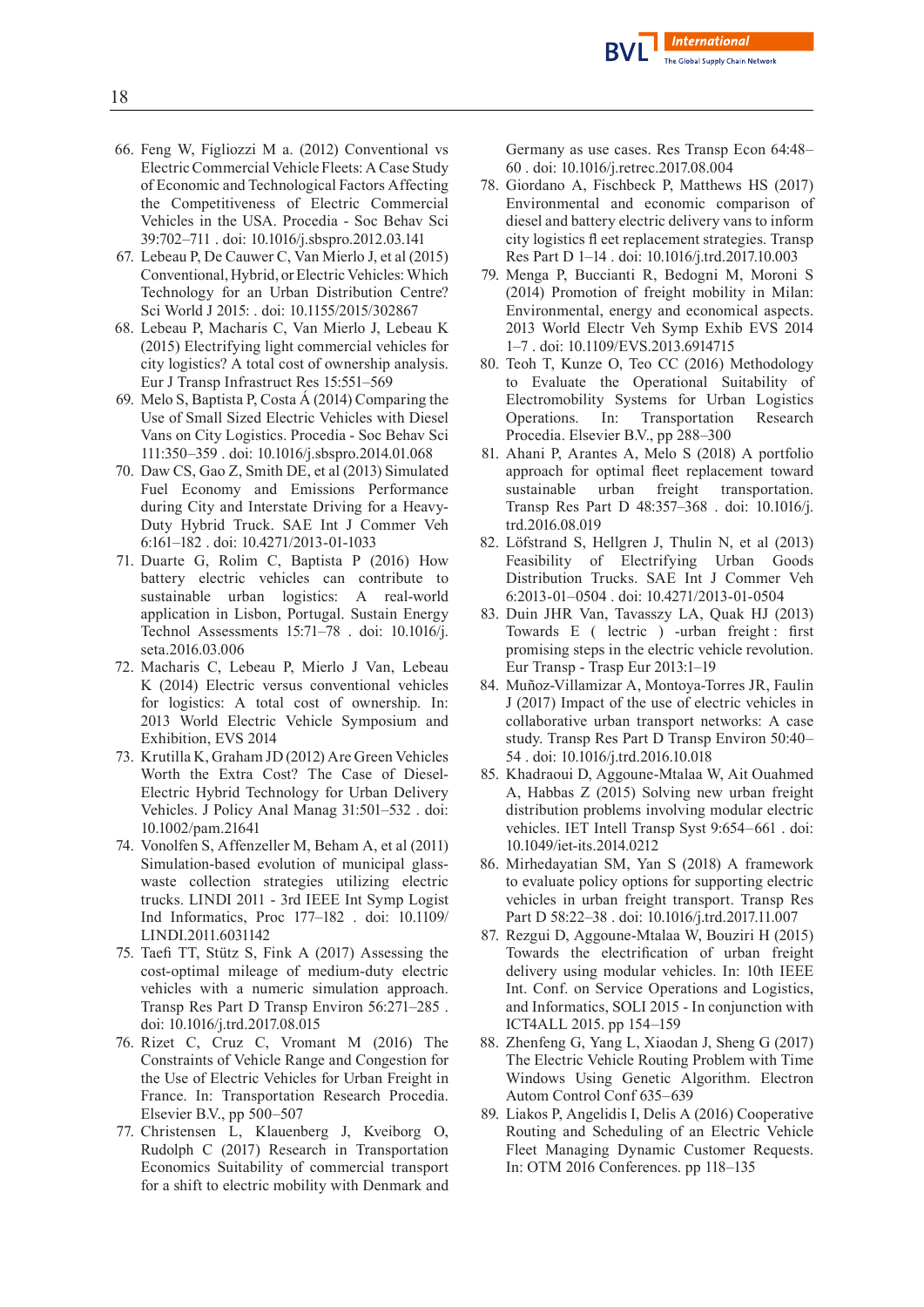

- 90. Browne M, Allen J, Leonardi J (2011) Evaluating the use of an urban consolidation centre and electric vehicles in central London. IATSS Res 35:1–6 . doi: 10.1016/j.iatssr.2011.06.002
- 91. Leonardi J, Browne M, Allen J (2012) Before-After Assessment of a Logistics Trial with Clean Urban Freight Vehicles: A Case Study in London. Procedia - Soc Behav Sci 39:146–157 . doi: 10.1016/j.sbspro.2012.03.097
- 92. Daniela P, Paolo F, Gianfranco F, Graham P (2014) Reduced urban traffic and emissions within urban consolidation centre schemes : The case of Bristol. Transp Res Procedia 3:508–517 . doi: 10.1016/j.trpro.2014.10.032
- 93. Foltyński M (2014) Electric Fleets in Urban Logistics. Procedia - Soc Behav Sci 151:48–59 . doi: 10.1016/j.sbspro.2014.10.007
- 94. Lebeau P, Macharis C, van Mierlo J, Maes G (2013) Implementing electric vehicles in urban distribution: A discrete event simulation. World Electr Veh J 6:38–47 . doi: 10.1109/ EVS.2013.6914770
- 95. Kretzschmar J, Gebhardt K, Theiß C, Schau V (2016) Range Prediction Models for E-Vehicles in Urban Freight Logistics Based on Machine Learning. In: DMBD 2016. pp 175–184
- 96. Schau V, Rossak W, Hempel H, Spathe S (2015) Smart City Logistik Erfurt (SCL): ICT-support for managing fully electric vehicles in the domain of inner city freight traffic: A Look at an ongoing federal project in the City of Erfurt, Germany. IEOM 2015 - 5th Int Conf Ind Eng Oper Manag Proceeding. doi: 10.1109/IEOM.2015.7093862
- 97. Deflorio F, Castello L (2017) Dynamic chargingwhile-driving systems for freight delivery services with electric vehicles : Traffic and energy modelling. Transp Res Part C 81:342–362 . doi: 10.1016/j.trc.2017.04.004
- 98. Faccio M, Gamberi M (2015) New city logistics paradigm: From the "Last Mile" to the "Last 50 Miles" sustainable distribution. Sustain 7:14873– 14894 . doi: 10.3390/su71114873
- 99. Boussier JM, Cucu T, Ion L, et al (2009) Goods distribution with electric vans in cities: Towards an agent-based simulation. World Electr Veh J 3:1–9
- 100. Taefi TT (2016) Viability of electric vehicles in combined day and night delivery: A total cost of ownership example in Germany. Eur J Transp Infrastruct Res 16:512–553
- 101. Andaloro L, Napoli G, Sergi F, et al (2015) Development of a new concept electric vehicle for last mile transportations. World Electr Veh J 7:342–348
- 102. Molfino R, Zoppi M, Muscolo GG, et al (2015) An electro-mobility system for freight service in urban areas. Int J Electr Hybrid Veh 7:1–21 . doi: 10.1504/IJEHV.2015.068932
- 103. Clarembaux LG,Pérez J, Gonzalez D, Nashashibi F (2016) Perception and Control Strategies for Autonomous Docking for Electric Freight Vehicles. In: Transportation Research Procedia. Elsevier B.V., pp 1516–1522
- 104. Lewis M, Hearn C, Feng X, et al (2017) Design and modeling for hydrogen fuel cell conversion of parcel delivery trucks. In: 2017 IEEE Transportation and Electrification Conference and Expo, ITEC 2017. pp 674–678
- 105. Lebeau P, Macharis C, Mierlo J Van (2015) The choice of battery electric vehicles for urban logistics : a conjoint based choice analysis. In: EVS28 International Electric Vehicle Symposium and Exhibition. pp 1–7
- 106. Cheng G, Liu C (2016) Research on business operating model of new energy battery electric vehicles used as urban logistics cars. Int J Multimed Ubiquitous Eng 11:387–400 . doi: 10.14257/ijmue.2016.11.5.36
- 107. NREL Commercial Vehicle Technologies Transportation Research. https://www.nrel.gov/ transportation/fleettest.html. Accessed 23 Apr 2018
- 108. FREVUE FREVUE Logistics. https://frevue.eu/ logistics-home/. Accessed 23 Apr 2018
- 109. FREVUE FREVUE Vehicles. https://frevue.eu/ vehicles-home/. Accessed 23 Apr 2018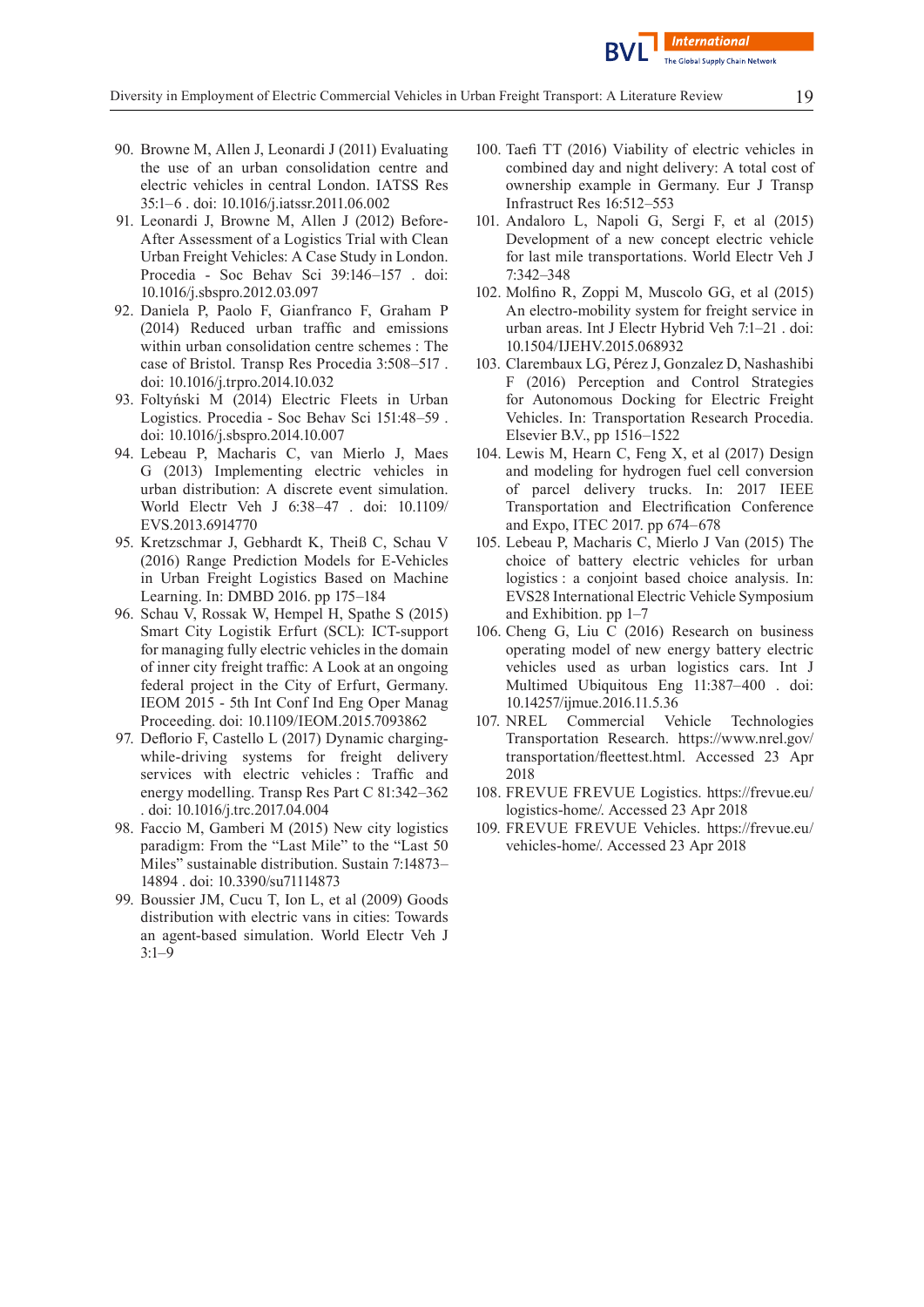

## **APPENDIX:**

*Table 8: Possible ECV-UFT combinations*

| <b>ECV-UFT</b> combinations                 | <b>ECV-UFT</b> combinations            |
|---------------------------------------------|----------------------------------------|
| BEVs - Unspecified                          | PHEVs - HoReCa                         |
| BEVs - Retail                               | PHEVs - (Retail, Express/post)         |
| BEVs - Express/post                         | PHEVs - (Retail, HoReCa)               |
| BEVs - HoReCa                               | FCEVs - Unspecified                    |
| BEVs - Construction                         | Unspecified - Unspecified              |
| BEVs - Waste                                | Unspecified - Retail                   |
| BEVs - (Retail, Express/post)               | Unspecified - Express/post             |
| BEVs - (Retail, HoReCa)                     | Unspecified - HoReCa                   |
| BEVs - (Retail, Construction)               | Unspecified - (Retail, Express/post)   |
| BEVs - (Retail, Waste)                      | Unspecified - (Retail, HoReCa)         |
| BEVs - (Express/post, HoReCa)               | (BEVs, HEVs) - Unspecified             |
| BEVs - (Express/post, Construction)         | (BEVs, HEVs) - Retail                  |
| BEVs - (Express/post, Waste)                | (BEVs, HEVs) - Express/post            |
| BEVs - (HoReCa, Construction)               | (BEVs, HEVs) - HoReCa                  |
| BEVs - (HoReCa, Waste)                      | (BEVs, HEVs) - (Retail, Express/post)  |
| BEVs - (Construction, Waste)                | (BEVs, HEVs) - (Retail, HoReCa)        |
| BEVs - (Retail, Express/post, HoReCa)       | (BEVs, PHEVs) - Unspecified            |
| BEVs - (Retail, Express/post, Construction) | (BEVs, PHEVs) - Retail                 |
| BEVs - (Retail, Express/post, Waste)        | (BEVs, PHEVs) - Express/post           |
| BEVs - (Retail, HoReCa, Construction)       | (BEVs, PHEVs) - HoReCa                 |
| BEVs - (Retail, HoReCa, Waste)              | (BEVs, PHEVs) - (Retail, Express/post) |
| BEVs - (Retail, Construction, Waste)        | (BEVs, PHEVs) - (Retail, HoReCa)       |
| BEVs - (Express/post, HoReCa, Construction) | (BEVs, FCEVs) - Unspecified            |
| BEVs - (Express/post, HoReCa, Waste)        | (HEVs, PHEVs) - Unspecified            |
| BEVs - (Express/post, Construction, Waste)  | (HEVs, PHEVs) - Retail                 |